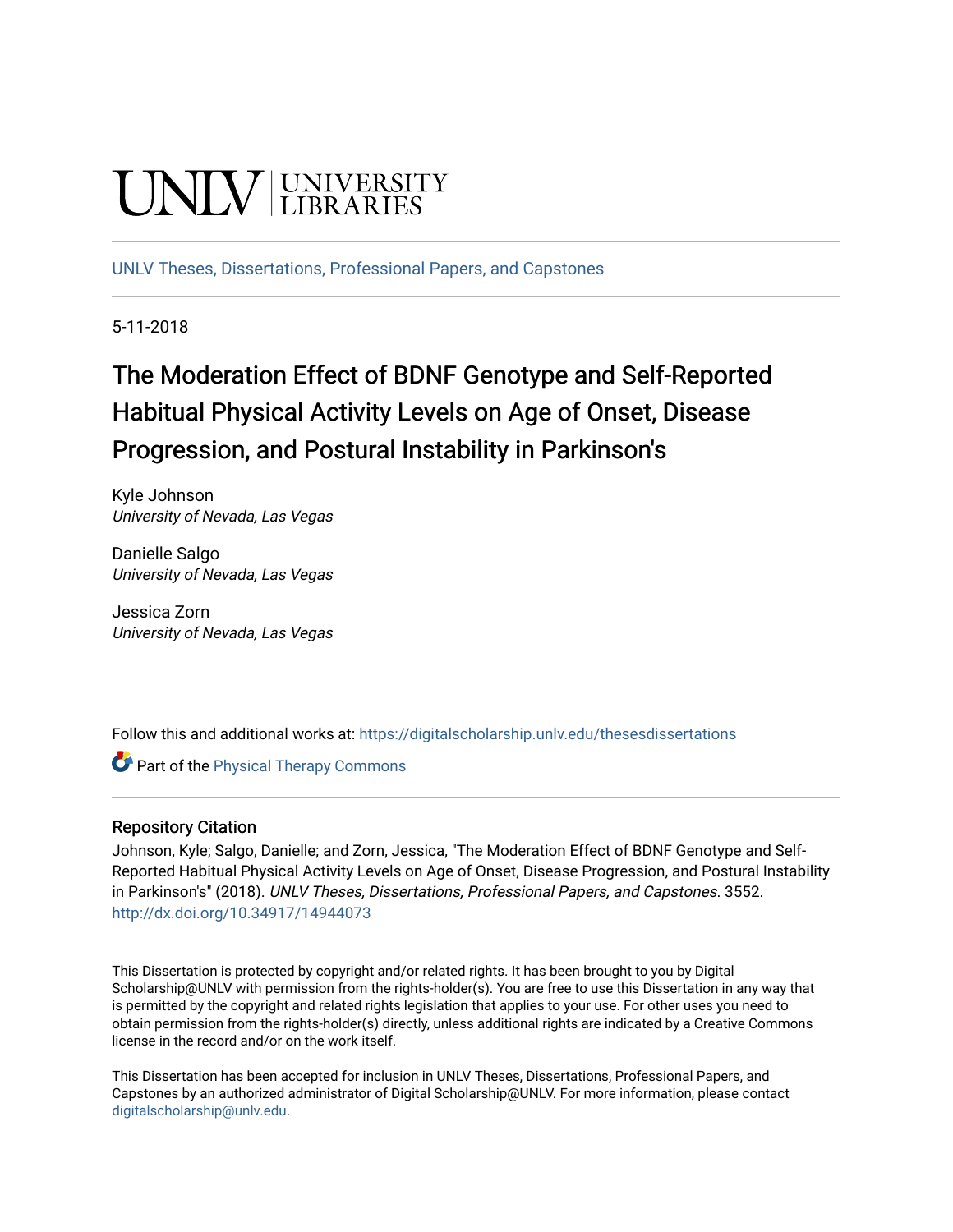## THE MODERATION EFFECT OF BDNF GENOTYPE AND SELF-REPORTED HABITUAL PHYSICAL ACTIVITY LEVELS ON AGE OF ONSET, DISEASE PROGRESSION, AND POSTURAL INSTABILITY IN PARKINSON'S

DISEASE

By

Kyle N. Johnson

Danielle C. Salgo

Jessica B. Zorn

A doctoral project submitted in partial fulfillment of the requirements for the

Doctor of Physical Therapy

Department of Physical Therapy School of Allied Health Sciences The Graduate College

University of Nevada, Las Vegas May 2018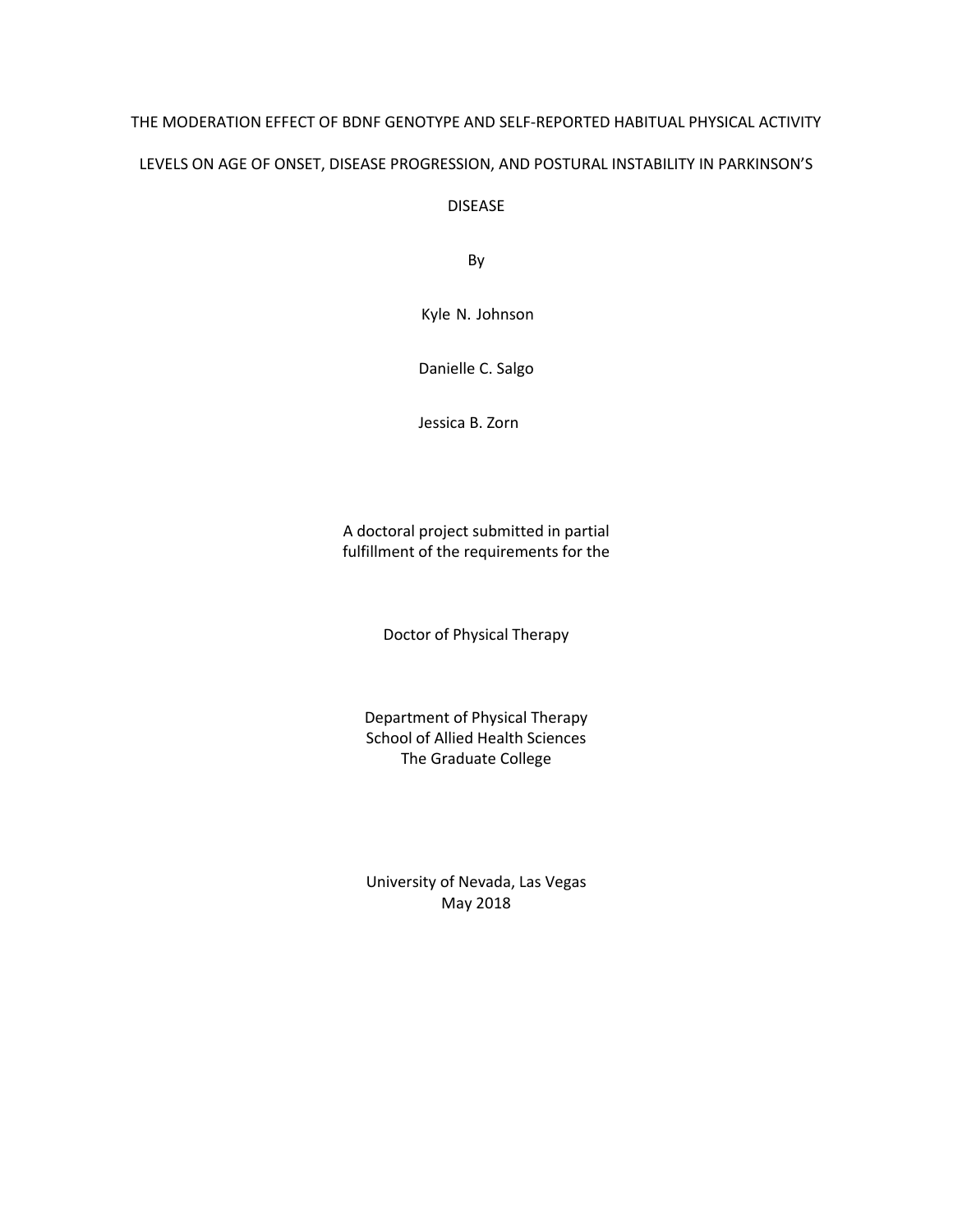Copyright by Kyle Johnson, Danielle Salgo, and Jessica Zorn, 2018 All Rights Reserved.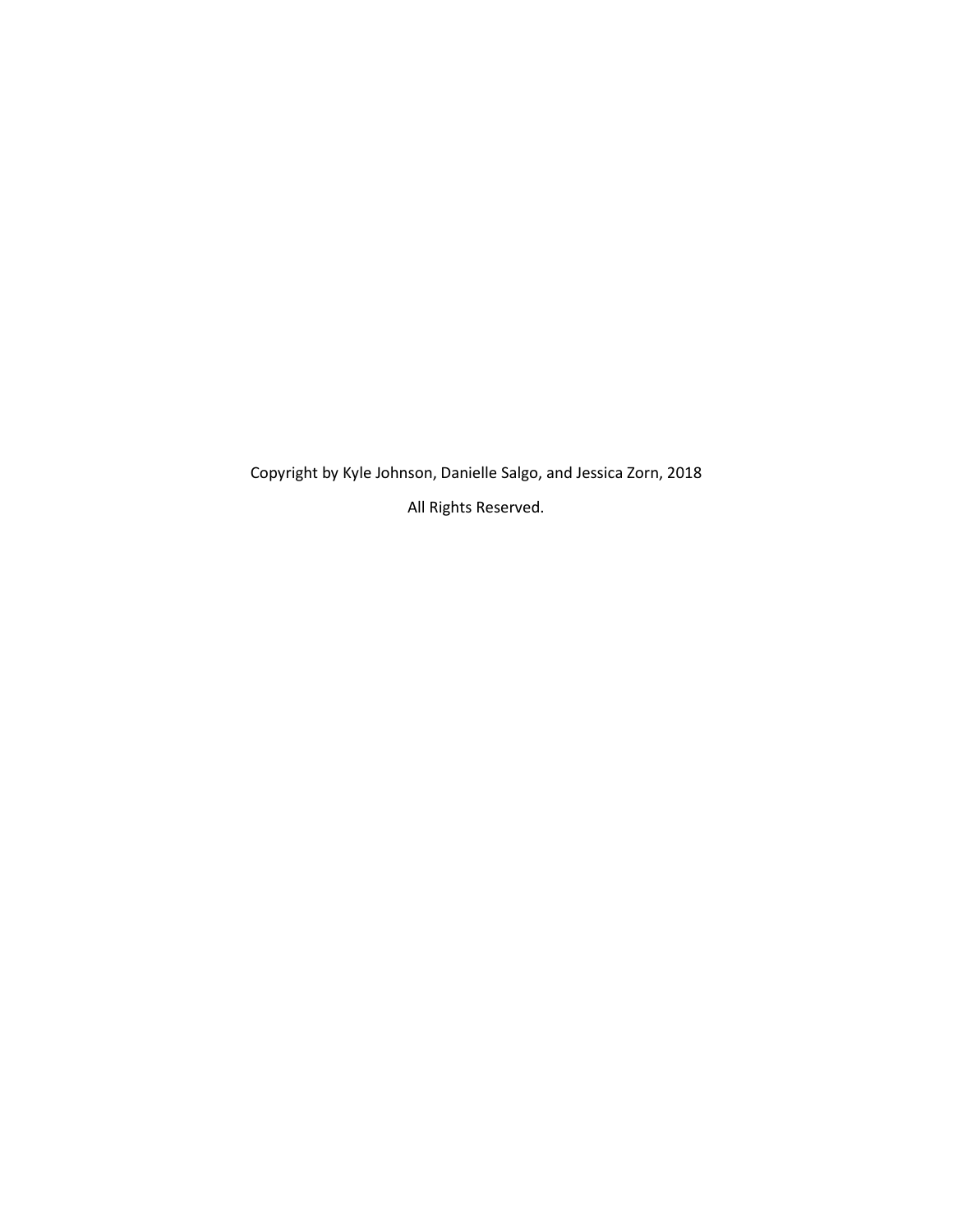

## **Doctoral Project Approval**

The Graduate College The University of Nevada, Las Vegas

May 11, 2018

This doctoral project prepared by

Kyle N. Johnson

Danielle C. Salgo

Jessica B. Zorn

entitled

The Moderation Effect of BDNF Genotype and Self-Reported Habitual Physical Activity Levels on Age of Onset, Disease Progression, and Postural Instability in Parkinson's

is approved in partial fulfillment of the requirements for the degree of

Doctor of Physical Therapy Department of Physical Therapy

Daniel Young, Ph.D. *Research Project Advisor*

Merrill Landers, Ph.D. *Chair, Department of Physical Therapy*

Daniel Young, Ph.D.<br> **Kathryn Hausbeck Korgan, Ph.D.** *Research Project Coordinator Graduate College Dean*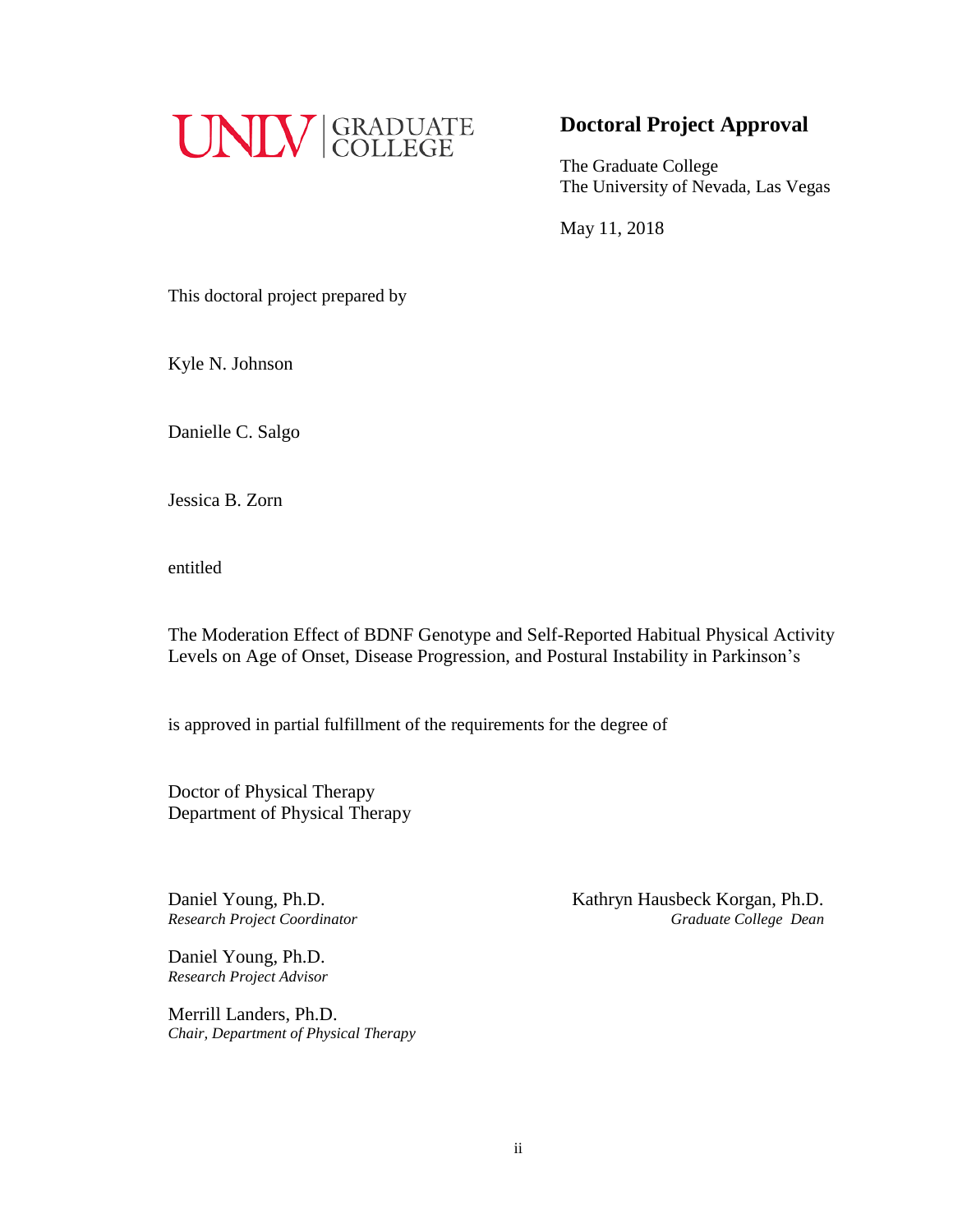#### <span id="page-4-0"></span>**ABSTRACT**

**Background and Purpose:** Brain-derived neurotrophic factor (BDNF) levels have been reported to play an important role in driving neuroprotection in people with neurologic disorders, and levels of BDNF are known to increase in response to physical activity. Moreover, the level of BDNF produced is also affected by BDNF genotype. It is not known, however, whether one's BDNF genotype interacts with physical activity throughout life to affect a neuroprotective response in people with Parkinson's disease (PD). Therefore, the purpose of this study was to determine if BDNF genotype interacts with lifetime self-reported physical activity levels to affect disease severity and progression as determined by measures of gait, balance, and PD motor function.

**Methods**: Included in the study were 28 individuals with idiopathic PD. DNA collected from buccal cells was used to determine BDNF genotype. Self-report measures included a modified version of the Lifetime Physical Activity Questionnaire (LPAQ), the Fear of Falling Avoidance Behavior Questionnaire (FFABQ), and the Activities-Specific Balance Confidence scale (ABC), as well as demographic information. Testeradministered measures included the Mini-Balance Evaluations Test (MiniBESTest), a gait and balance performance battery, and the Movement Disorder Society – Unified Parkinson's Disease Rating Scale III (MDS-UPDRS-III), an observational assessment of motor function.

**Results:** There was not a significant interaction between BDNF genotype and self-reported history of physical activity on measures of gait and balance in individuals with PD. There was also no interaction between BDNF genotype and history of physical activity on age of PD onset or severity of disease. **Discussion**: Preliminary results did not reveal any differential effects of BDNF genotype and history of physical activity effecting gait and balance, age of disease onset, or disease severity in individuals with PD. While all of the analyses are currently underpowered due to sample size, there were trends to indicate that there may be some validity to the original hypotheses. Data collection for this study is ongoing.

iii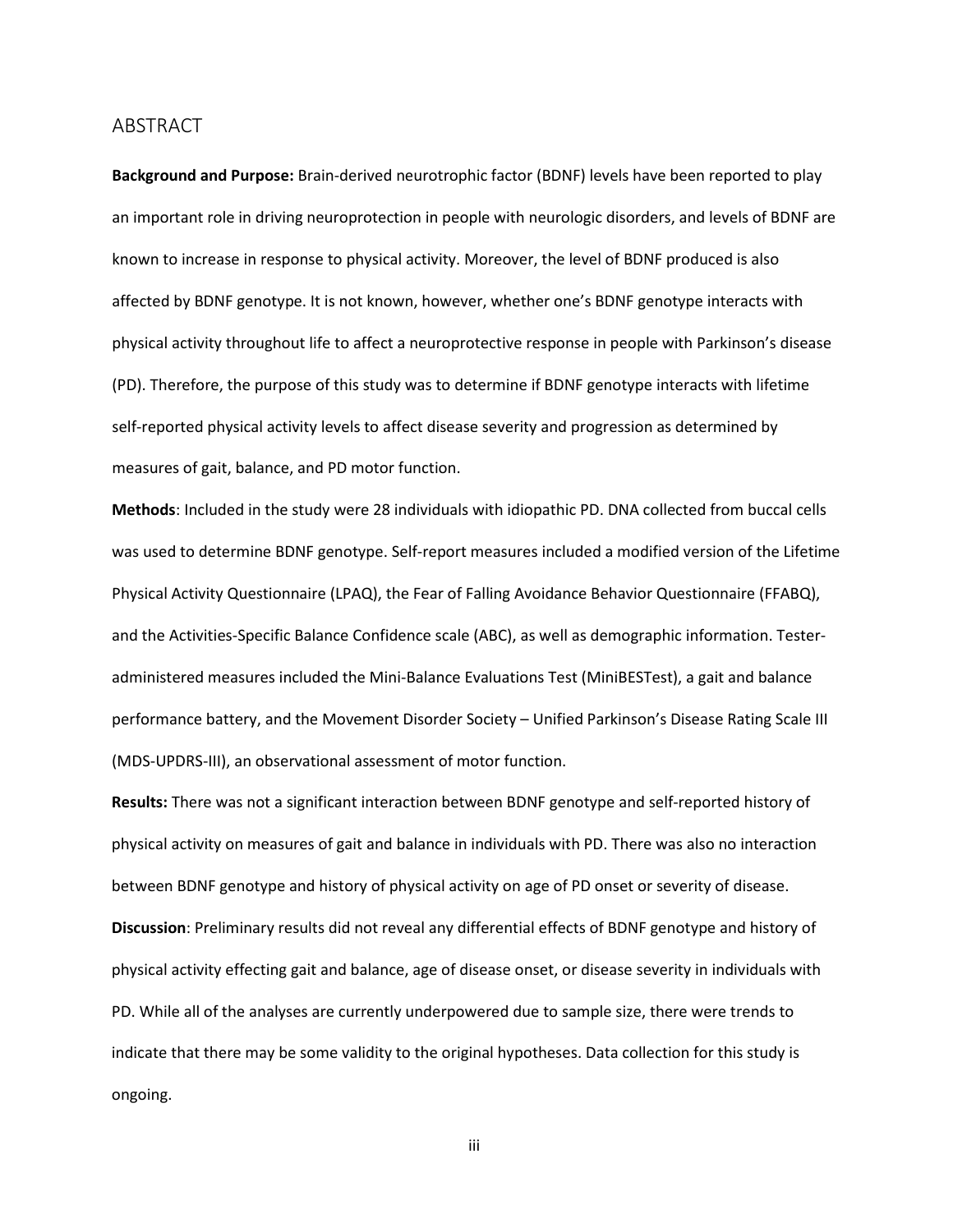#### <span id="page-5-0"></span>ACKNOWLEDGEMENTS

This research study was made possible by the UNLV Physical Therapy Department Student Opportunity Grant. The authors would like to thank Dr. Merrill Landers, PT, DPT, PhD for his mentorship as principal investigator of this study, Kathy Nagle for her assistance with recruitment, and the study participants for their time and willingness to be involved in data collection. The authors would also like to thank Drs. Szu-Ping Lee, Kai-Yu Ho, Jing Nong Liang and Daniel Young for their additional mentorship throughout this project.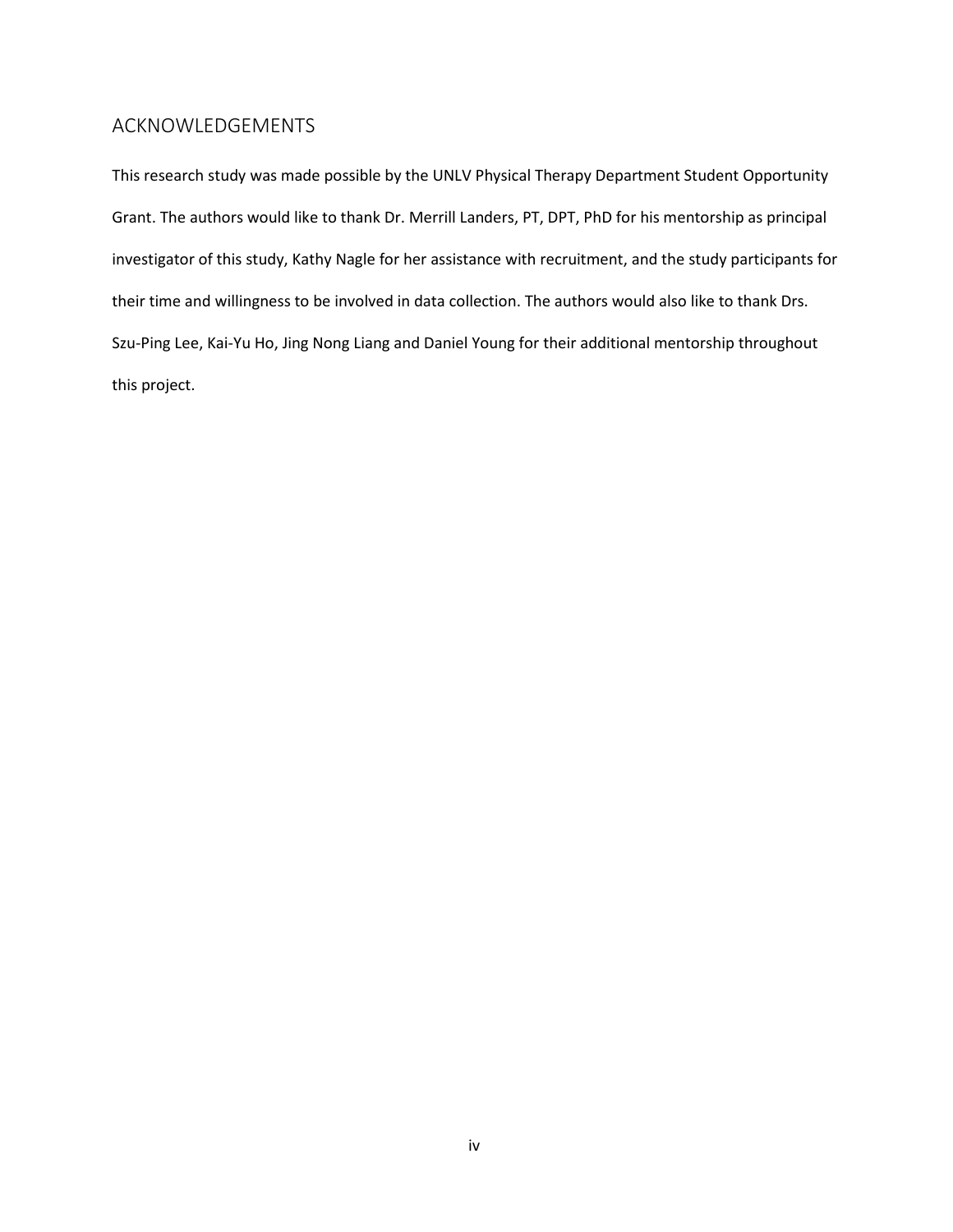## TABLE OF CONTENTS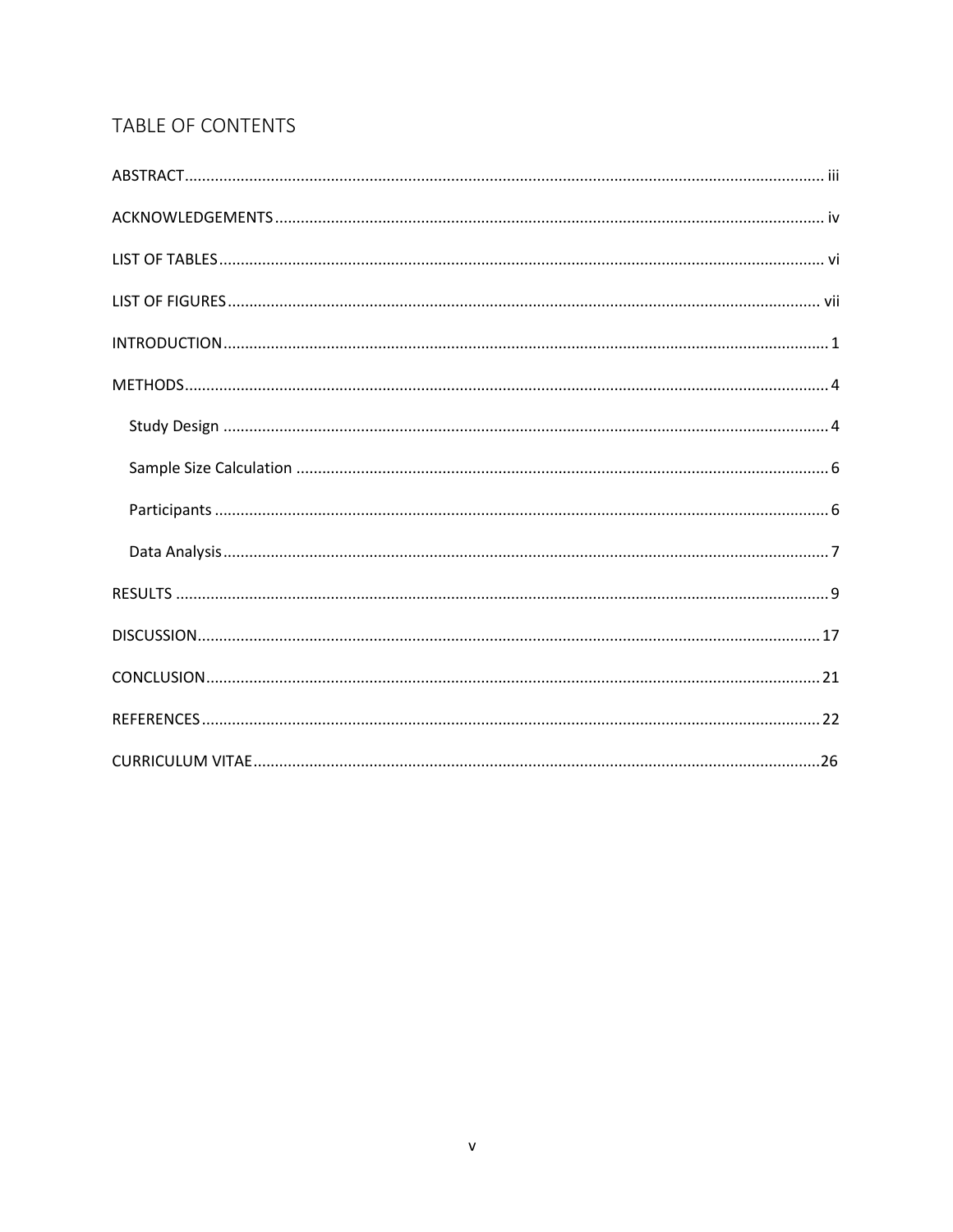## <span id="page-7-0"></span>LIST OF TABLES

| Table 1. Number of participants meeting CDC activity levels by BDNF genotype and life phase9               |
|------------------------------------------------------------------------------------------------------------|
|                                                                                                            |
| Table 3. Modified FFABQ scores with 95% CI for each life phase by level of activity10                      |
| Table 4. MiniBESTest scores with 95% CI for each life phase by level of activity  11                       |
| Table 5. Descriptive statistics for the comparison of Val/Val and Met allele carriers for the ABC, mFFABQ, |
|                                                                                                            |
| Table 6. Numbers of participants with a fall history for each life phase by level of CDC activity12        |
| Table 7. Numbers of participants by Hoehn and Yahr stage for each life phase by level of CDC activity13    |
| Table 8. Interaction p values and effect sizes for the ABC, mFFABQ, or MiniBESTest for the 2 (Val/Val and  |
|                                                                                                            |
| Table 9. Interaction p values and effect sizes for the MDS-UPDRS III for the 2 (Val/Val and Val/Met or     |
|                                                                                                            |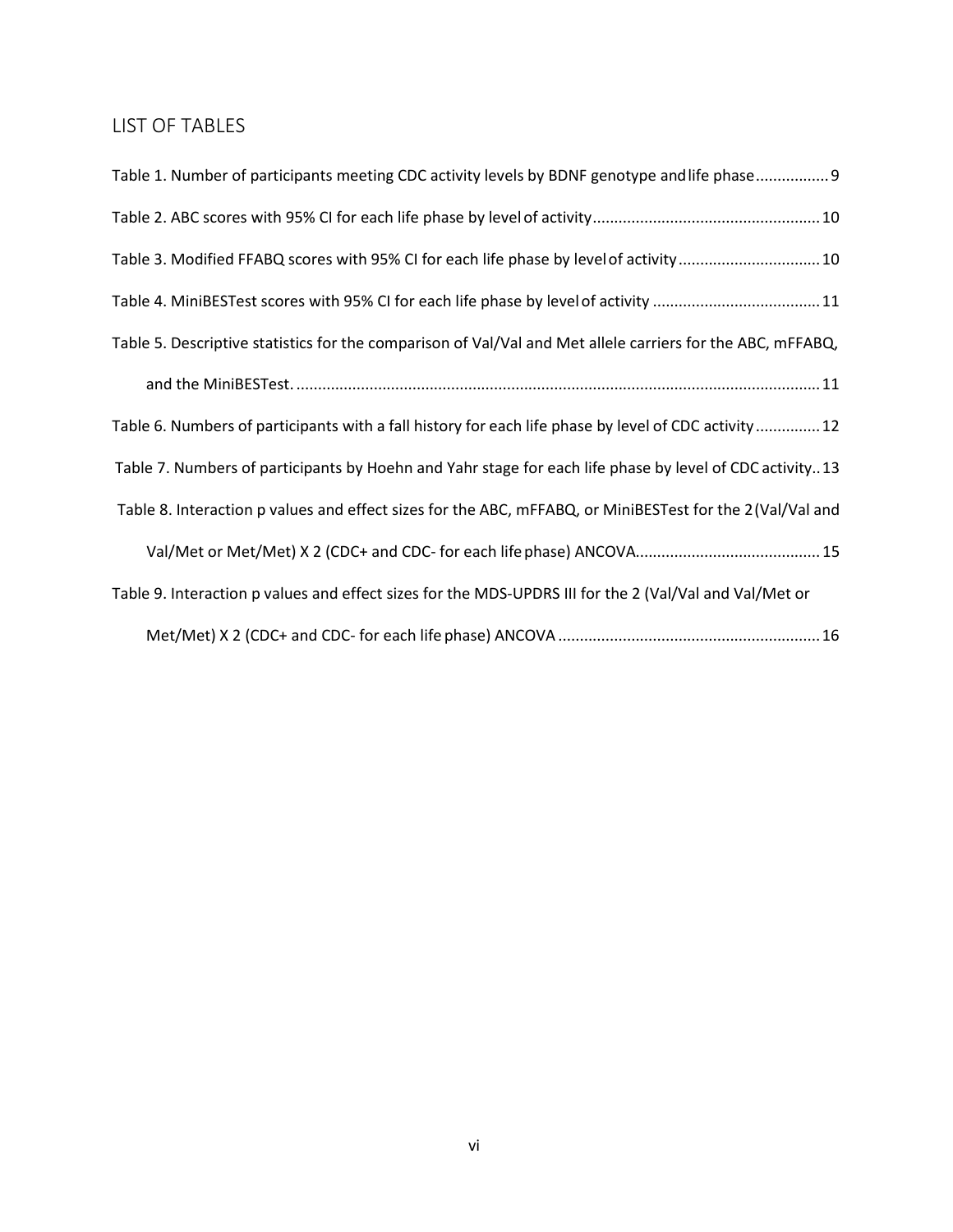## <span id="page-8-0"></span>LIST OF FIGURES

| Figure 3. MiniBESTest scores based on genotype and meeting CDC activity levels during the life phase of |
|---------------------------------------------------------------------------------------------------------|
|                                                                                                         |
| Figure 4. MiniBESTest scores based on genotype and meeting CDC activity levels during the life phase of |
|                                                                                                         |
|                                                                                                         |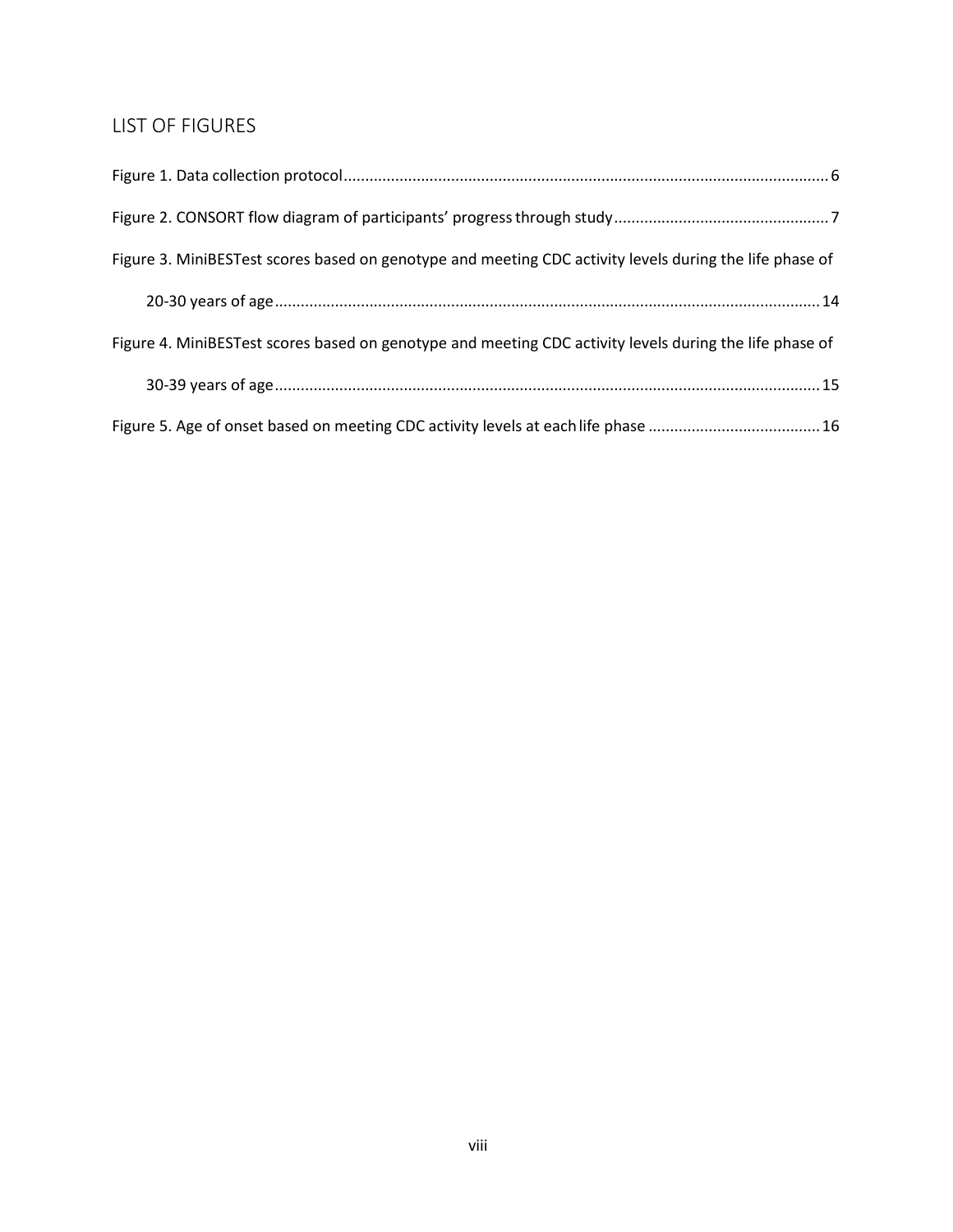#### <span id="page-9-0"></span>INTRODUCTION

Parkinson's disease (PD) is a progressive neurodegenerative disorder that results in motor deficits including the cardinal signs of bradykinesia, rigidity, resting tremors, and postural instability.<sup>1</sup> The death of neurons within the substantia nigra pars compacta (SNpc) is a notable feature of the pathology of PD.<sup>2</sup> Normally, the SNpc releases dopamine that is utilized by the basal ganglia to up-regulate motor patterns within the cortex.<sup>3</sup> Progressive attrition of these dopaminergic neurons appears to be the predominant cause for many of the motor signs associated with the disease, although a majority of the brain is eventually affected.<sup>4</sup>

Physical activity is crucial in the treatment and prevention of PD. Regular moderate to vigorous aerobic exercise throughout life has been repeatedly shown in epidemiologic research to decrease the risk of developing PD,<sup>5–9</sup> but the mechanism for this protection is not fully understood. One hypothesis is that these effects are mediated in part by physical activity-related increases in the production of brainderived neurotrophic factor (BDNF).<sup>10,11</sup> BDNF contributes to motor learning and sustained motor function possibly by promoting cell division or neuronal trafficking, regulating neuronal plasticity, and preventing premature neuronal cell death, $11,12$  including protection of dopaminergic neurons.<sup>13,14</sup> Highintensity aerobic exercise increases BDNF immediately after just one bout<sup>15-18</sup> and is associated with increased motor learning and declarative memory in healthy subjects, $19$  those with a history of stroke  $(CVA),<sup>20-23</sup>$  those with Alzheimer's disease (AD),<sup>10,11,19,24</sup> and those with PD.<sup>14,25,26</sup>

An individual's specific BDNF genotype, however, mediates the amount of BDNF ultimately produced. A functional single nucleotide polymorphism (SNP) of this gene commonly exists in which the valine at position 66 of the BDNF precursor polypeptide is substituted for methionine, commonly known as the Val66Met polymorphism. The presence of this amino acid substitution ultimately decreases the amount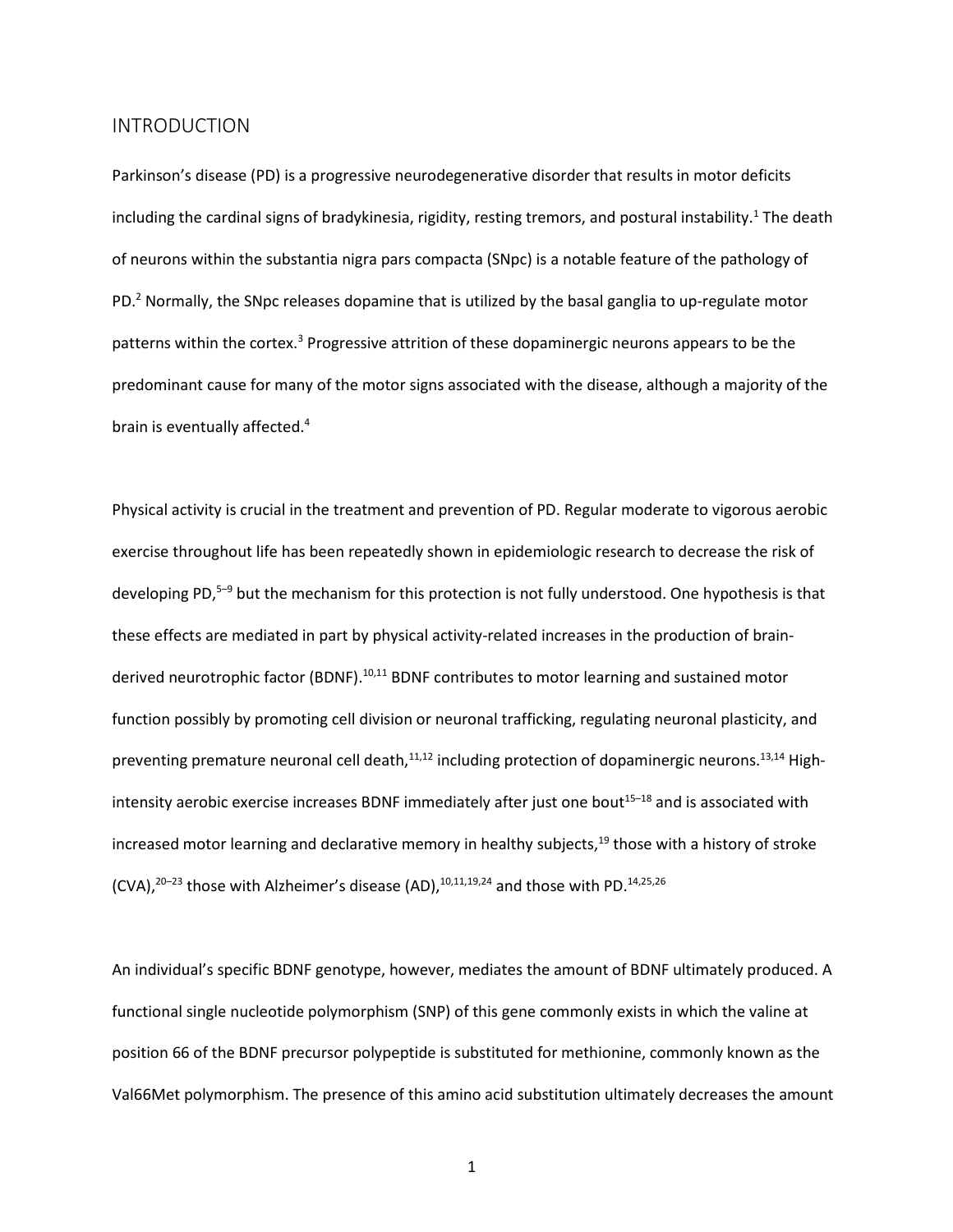of BDNF that is produced.<sup>25</sup> In mice, the homozygous Val/Val genotype results in the greatest production of BDNF after cerebral ischemic infarct.<sup>22</sup> In individuals with Alzheimer's disease, heterozygous Met carriers have higher rates of atrophy in the hippocampus over time, which is an AD-related marker of neurodegeneration.27 In mice post-cerebral infarct, the homozygous Met/Met genotype results in the lowest average production of BDNF, shown to be less than half of their Val/Val counterparts at certain stages of recovery following cerebral ischemic infarct.<sup>22</sup>

Initial studies suggest that this genetic polymorphism and aerobic activity levels may influence BDNF production simultaneously.<sup>12,21</sup> For instance, subjects post-CVA with a Val/Val genotype had a better response to aerobic exercise and activities to promote motor learning than participants with the Met allele.<sup>21</sup> While it appears unlikely that the Val66Met polymorphism alone affects the age of onset of PD,<sup>12</sup> it is possible that an interaction between BDNF genotype and history of physical activity may confer benefits for this population. However, no studies have investigated the effect of this interaction on PD onset and severity or on the level of function of individuals with PD. Therefore, the purpose of this study was to determine if BDNF genotype interacts with lifetime self-reported physical activity levels to affect the degree of disease severity as determined by measures of gait and postural stability, as well as age of onset in individuals with PD.

This study was shaped by two aims. Primary Aim 1 was to determine if there was an interaction between BDNF genotype and history of physical activity on measures of gait and postural stability in individuals with PD. We hypothesized that individuals with a homozygous Val/Val genotype and high levels of aerobic activity throughout the lifespan would have reduced disease severity as indicated by better gait and postural stability measures than other genotypes with similar or lower activity levels. Primary Aim 2 was to determine if there was an interaction between BDNF genotype and history of physical activity on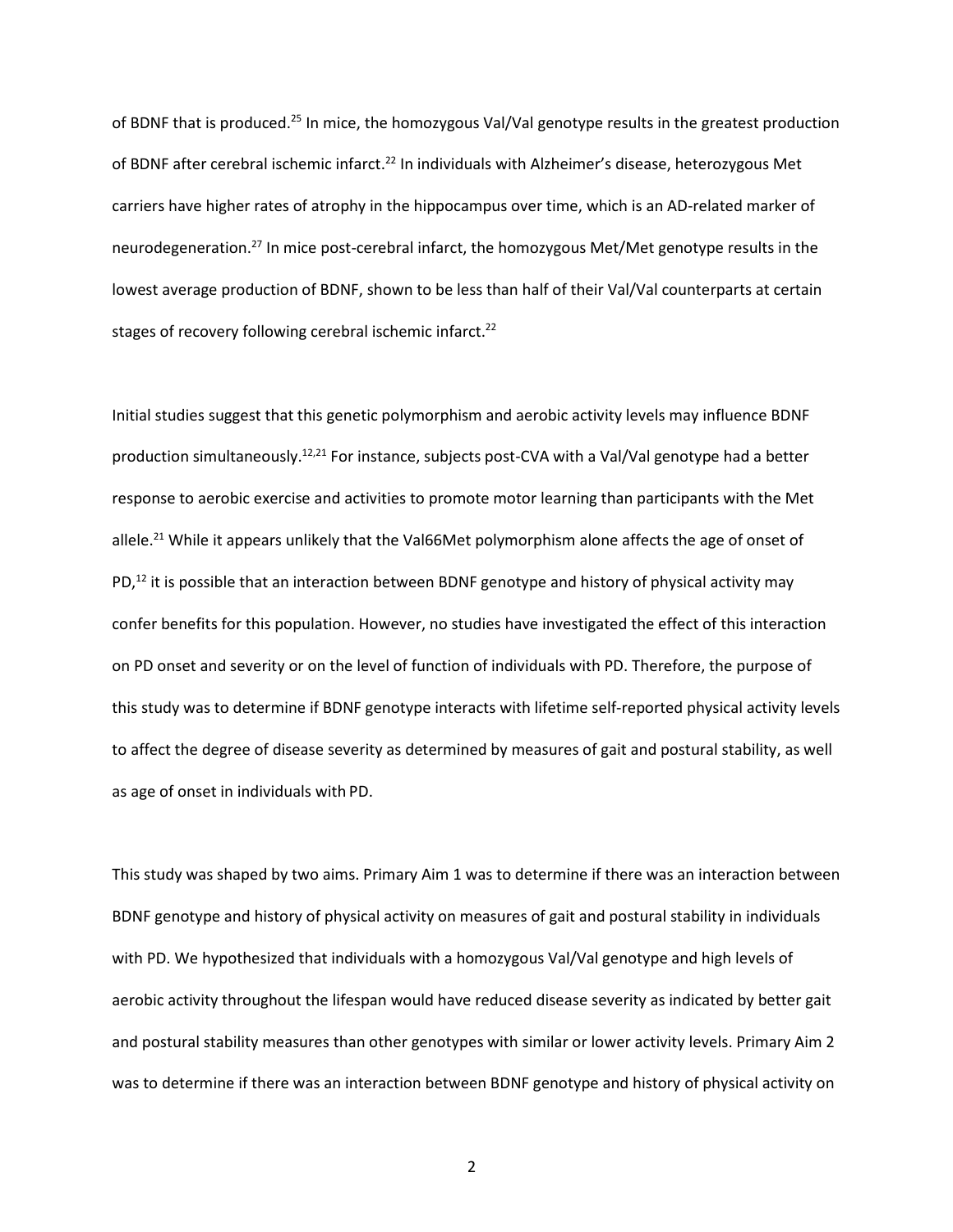year of PD onset. We hypothesized that individuals with a homozygous Val/Val genotype and high levels of aerobic activity throughout the lifespan would be diagnosed later in life compared to the other BDNF genotypes with similar activity levels.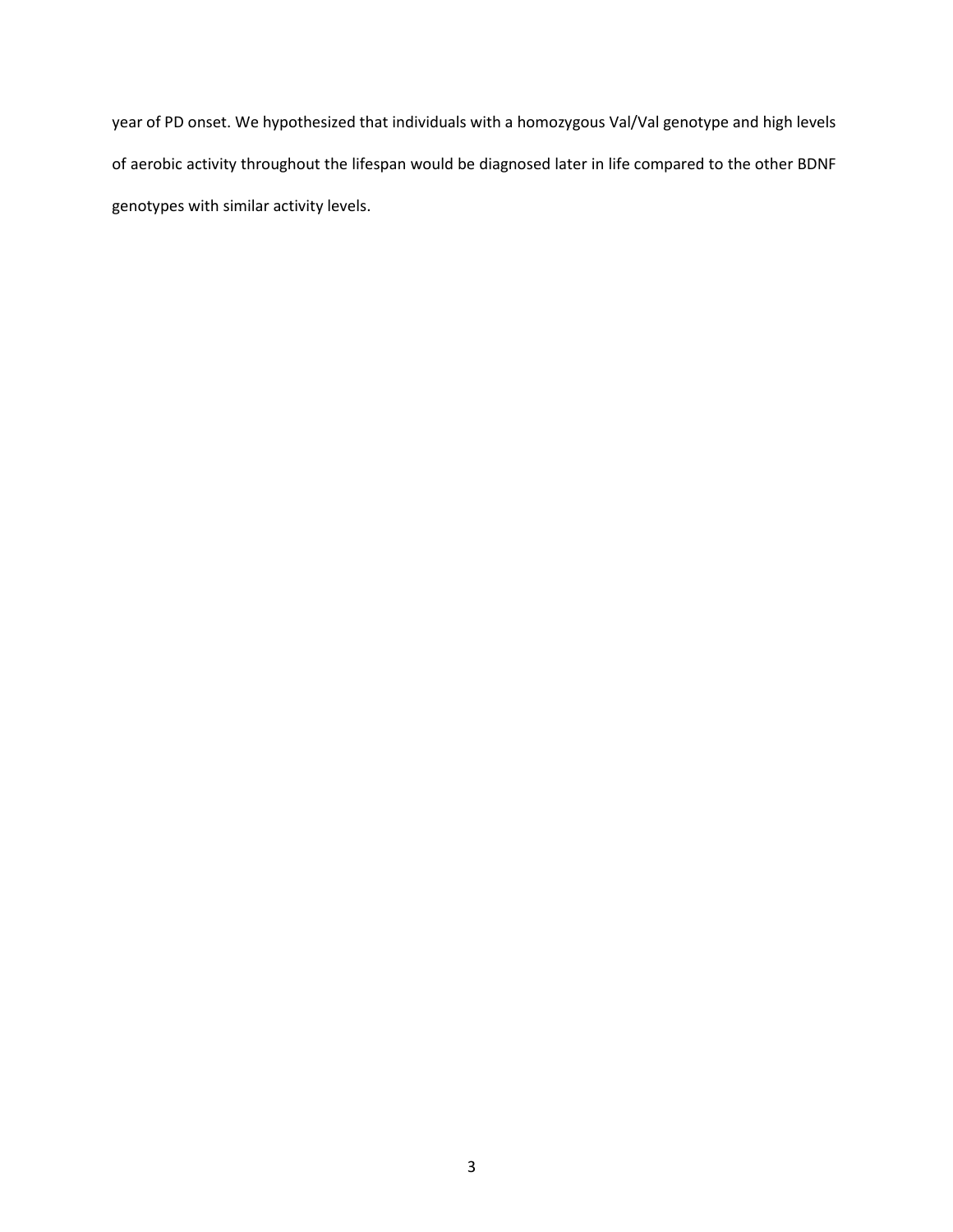#### <span id="page-12-0"></span>METHODS

#### <span id="page-12-1"></span>**Study Design**

A cross-sectional design was used for the study. BDNF genotype was determined using buccal cells and polymerase chain reaction (PCR). This method was preferred as it is quick, safe, non-invasive, and relatively inexpensive. Physical activity throughout the lifespan was measured using a modified version of the Lifetime Physical Activity Questionnaire (LPAQ) initially developed and validated by Chasan-Taber et al.<sup>28</sup> The questionnaire inquired about time spent sitting, walking, performing moderate activity, and performing vigorous activity during a total of seven life stages (teens, twenties, thirties, forties, fifties, during the five years before diagnosis with PD, and during the time since diagnosis with PD). Selfreporting of habitual physical activity of various intensities across different stages of the lifespan has been shown to have reliability, validity and reproducibility in the LPAQ as well as by other developers of similar questionnaires.<sup>29,30</sup> Additionally, we tested for reliability of our survey in people with PD by recruiting 15 (age= 64.3 years, SD= 4.9; males= 10, females= 5; Montreal Cognitive Assessment=27.2, SD=2.0; years since diagnosis=8.1, SD=5.5) of our participants to receive a second copy of the survey one week after initial testing either by e-mail or postal mail returned via a postage-paid envelope. An Intraclass Correlation Coefficient (ICC) model 3 showed moderate and vigorous physical activity recollection ranged from .77 to .91 for all of the time points between 20-29 years to 5 years before diagnosis. ICCs for walking and sitting were much more variable for the same time periods and ranged from .29 to .82. ICCs for the teen years were low: <.001 for moderate activity, .55 for vigorous, .07 for walking, and .49 for sitting. Likewise, ICCs were generally low for the time since diagnosis (all below .25) except for vigorous activity which was .91, suggesting that the reliability of the LPAQ was best for recollection of vigorous activity for every time point. Despite the small sample size, the reliability of the self-report questionnaire about lifetime physical activity levels in people with Parkinson's disease was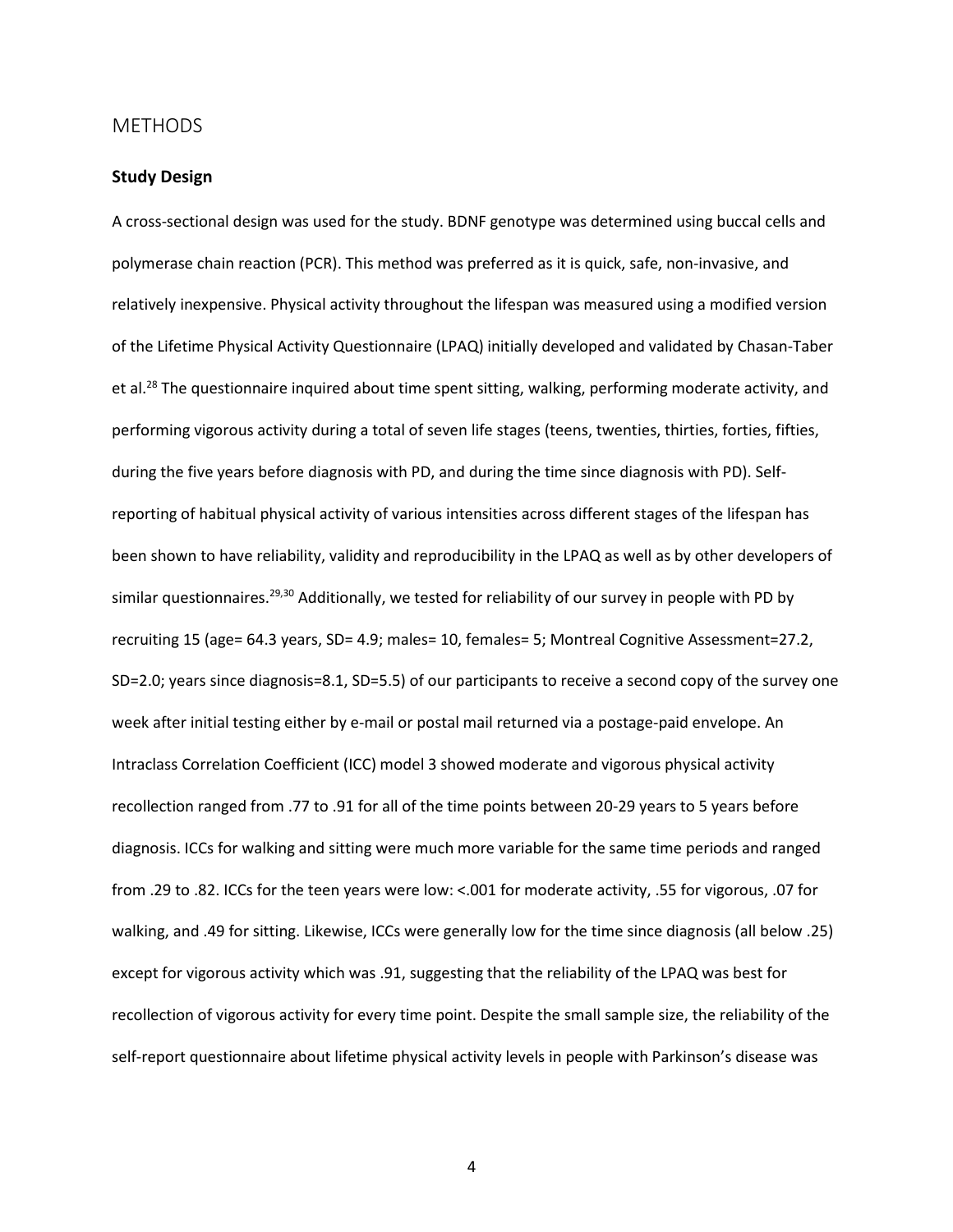good for recollection of moderate and vigorous physical activity at almost all time points with vigorous activity having the most consistent test-retest reliability.

Gait and balance function was quantified using subject-reported measures, including the Fear of Falling Avoidance-Behavior Questionnaire (FFABQ)<sup>31</sup> and the Activities-Specific Balance Confidence Scale (ABC), $32$  as well as a clinician-administered measure, the Mini-BESTest<sup>33</sup>, all of which have been shown to have excellent inter-rater and intra-rater reliability and construct validity in the PD population. The ABC has excellent test-retest reliability (ICC=0.94)<sup>34</sup> and excellent internal consistency (Cronbach's alpha = 0.92-0.96)<sup>34,35</sup> in individuals with PD. The ABC correlated with the FFABQ ( $r = -0.68$ ,  $p < 0.01$ ).<sup>31</sup> The FFABQ has good test-retest reliability (ICC =0.81) and is valid in differentiating between elderly adults who fall and those who do not.<sup>31</sup> The Mini-BESTest has excellent test-retest reliability (ICC = 0.92),<sup>36</sup> excellent concurrent validity with the Berg Balance Test,<sup>37-39</sup> and excellent ability to detect balance deficits in Hoehn and Yahr stages 1-2 with superior disease severity detection to the Berg Balance Scale.<sup>38</sup> Disease severity was measured using the motor subscale (section 3) of the Movement Disorder Society – Unified Parkinson's Disease Rating Scale (MDS-UPDRS)<sup>40</sup> and the Hoehn & Yahr Scale. The Hoehn & Yahr Scale was selected since it shows stronger reliability and validity in categorizing the progression of PD than the Modified Hoehn & Yahr.<sup>41</sup> The MDS-UPDRS is the most widely used scale for rating the severity of PD and the validity, inter-rater and intra-rater reliability of this instrument are well documented.42–44 Figure 1 below summarizes the data collection protocol followed for all participants in the study.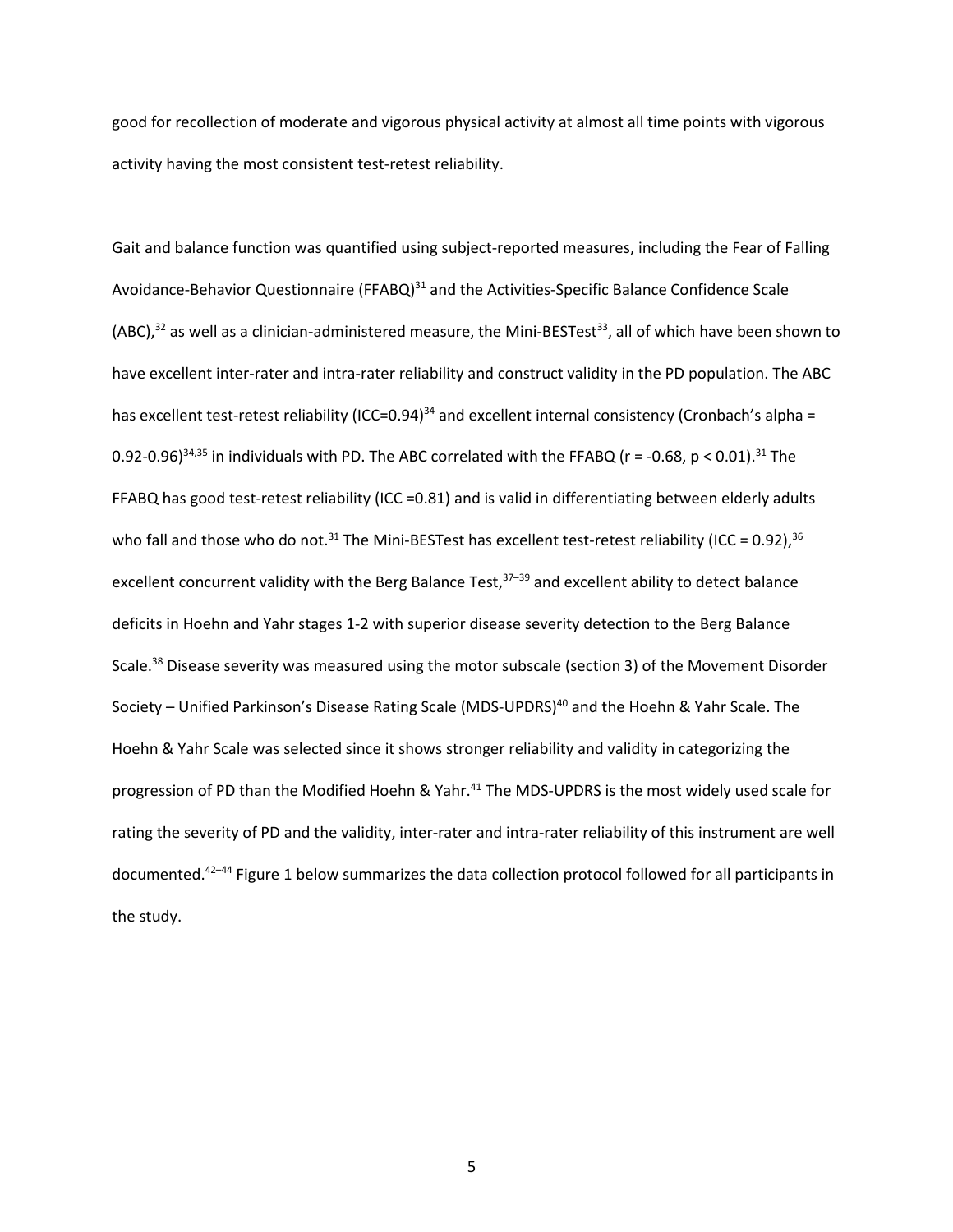#### **Figure 1.** Data collection protocol



#### <span id="page-14-0"></span>**Sample Size Calculation**

Sample size was estimated using PASS 14.0 (NCSS, LLC. Kaysville, Utah, USA, ncss.com/software/pass) for Aim 1. The sample size estimation was based on three factors at 3 (Val/Val, Val/Met, and Met/Met), 2 (Met CDC levels (CDC+) and did not meet CDC levels (CDC-)), and 4 levels (20s, 30s, 40s, and 50s) using a 3 X 3 X 4 factorial ANOVA with an alpha of .05 and power at 70%. This factorial design has 36 cells (treatment combinations). A total of 288 participants are required to provide 8 participants per cell with a within-cell standard deviation of 0.5 for a three-way interaction with an effect size of 0.4.

#### <span id="page-14-1"></span>**Participants**

To be included, participants must have had neurologist-diagnosed idiopathic PD. Since there were several outcome measures that were self-report and required accurate recall, participants were excluded if they had cognitive impairment (scores <21) using the Montreal Cognitive Assessment (MoCA).45 The MoCA has been shown to have excellent test-retest reliability with an ICC = 0.97 and good validity for the detection of mild cognitive impairment in people with PD.<sup>46,47</sup> Demographic data collected from each participant included age, gender, years since diagnosis, fall history, Hoehn and Yahr stage, LEDD (levodopa equivalent daily dose), and time since last medication dosage. Recruitment included snowball strategies with participants and recruiting visits to a movement disorders neurologist's office, PD support groups, physical therapy clinics, and senior centers. Thirty individuals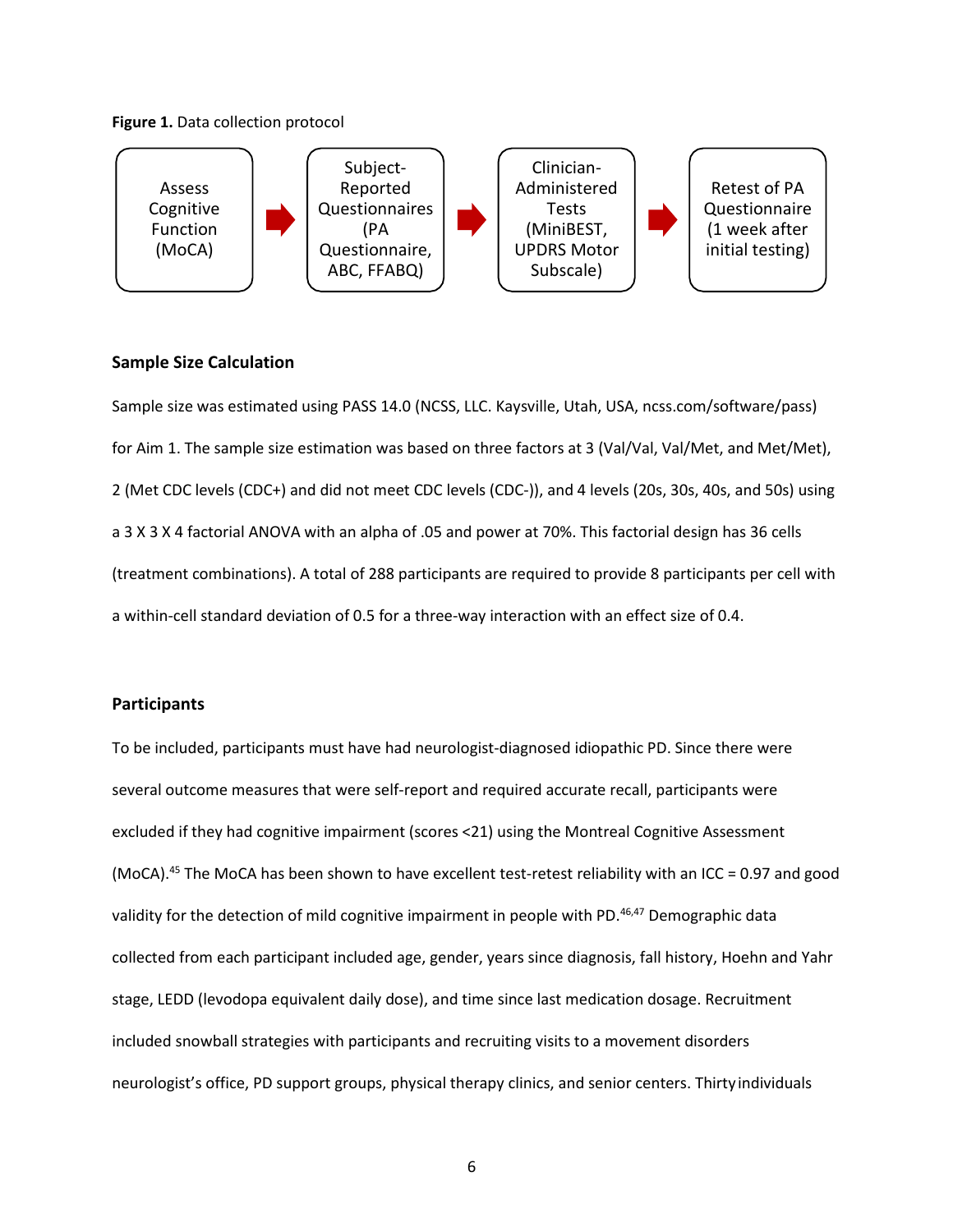with PD were enrolled in the study; however, two participants had MoCA scores lower than 21 and were excluded from the analysis. Thus, 28 participants met all of the inclusion/exclusion criteria (mean age = 66.4±2.3; 21 males, 7 females; mean years since diagnosis = 8.9±5.5; fallers = 14, non-fallers = 14; Hoehn and Yahr stage I = 4, II = 15, III = 7, IV = 2; LEDD = 670.4 $\pm$ 455.5; time since last medication = 3.3 $\pm$ 4.1; Val/Val = 16, Val/Met = 12, Met/Met = 0) (Figure 2).

**Figure 2.** CONSORT flow diagram of participants' progress through study.



#### <span id="page-15-0"></span>**Data Analysis**

Because the proposed sample size was not achieved during the data collection period, the proposed analyses were amended accordingly. To test Primary Aim 1, we segregated the data based on genotype (Val/Val and Val/Met or Met/Met) and, using chi square analyses (Yates' continuity correction), we determined if there were differences in the proportions of self-report achievement of CDC levels of moderate to vigorous activity levels (CDC+ and CDC-) across each of the following life phases: 20s, 30s, 40s, 50s, 5 years preceding diagnosis, and since diagnosis. We also compared the levels of activity for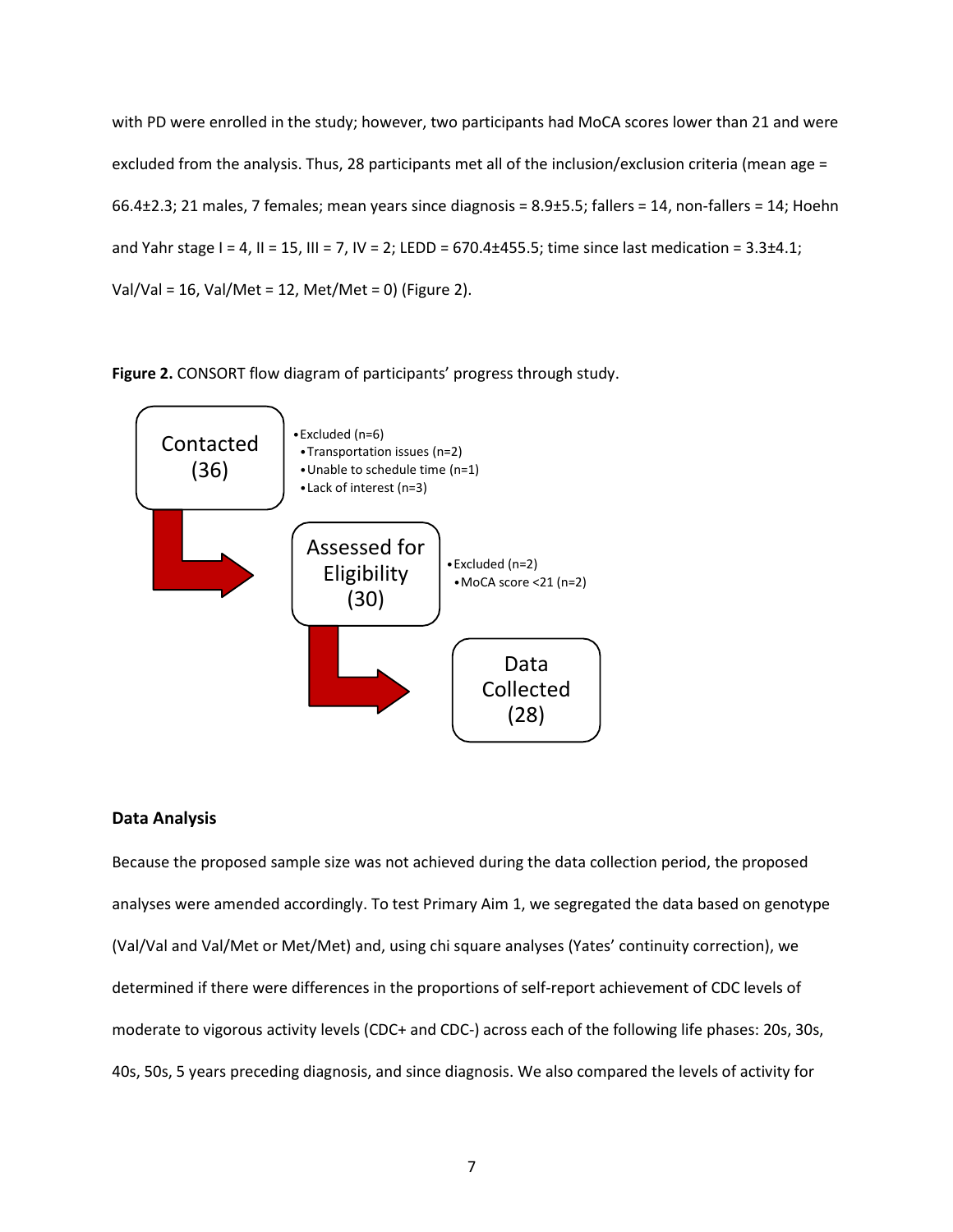each life phase using an ANCOVA for the following gait and balance outcomes: ABC, mFFABQ, and miniBESTest. BDNF genotype was also compared using non-parametric Kruskal-Wallis test on the same three gait and balance outcomes. This was also conducted for BDNF genotype. Covariates entered into the analyses were age, years since diagnosis, and whether or not one had a Deep Brain Stimulator (DBS). LEDD and time since last medication dose were not included as the correlations were not sufficiently strong (rs<.400). Chi square analyses were used to determine if there were proportional differences for fall history and Hoehn and Yahr stage based on achievement of CDC activity levels. Even though we were underpowered for the analyses, we conducted a factorial ANOVA to determine the effect size of the interaction to adjust the sample size as this is an ongoing trial. We conducted 2 (Val/Val and Val/Met or Met/Met) X 2 (CDC+ and CDC- for each of the aforementioned life phases) ANCOVAs on measures of gait and balance. For disease onset on Primary Aim 2, we compared the age of PD onset by BDNF genotype using non-parametric Mann-Whitney tests. We did the same for CDC activity levels at each life phase. For disease severity, we used the same factorial ANCOVA (2 (Val/Val and Val/Met or Met/Met) X 2 (CDC+ and CDC-)) on MDS-UPDRS III using the same covariates.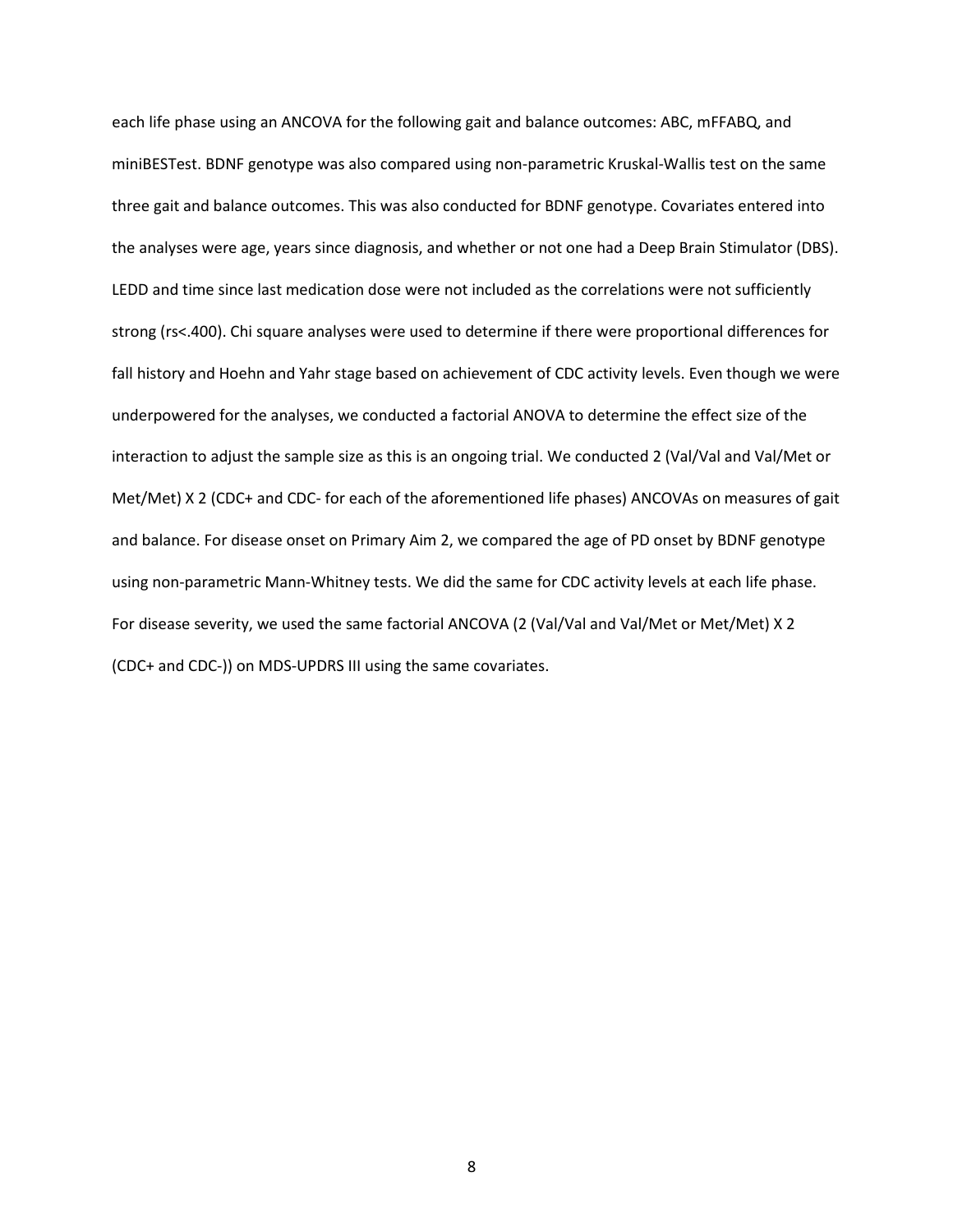#### <span id="page-17-0"></span>RESULTS

There were no statistically significant differences in the proportions meeting CDC activity criteria (CDC+ and CDC-) by BDNF genotype across each of the following life phases (20s, 30s, 40s, 50s, 5 years preceding diagnosis, since diagnosis) (Table 1).

|                        | Val/Val                    | Val/Met or<br>Met/Met     | P value |  |
|------------------------|----------------------------|---------------------------|---------|--|
| 20s                    | $CDC+1 = 15$<br>$CDC2 = 1$ | $CDC + = 10$<br>$CDC = 2$ | 0.8     |  |
| 30s                    | $CDC+ = 15$<br>$CDC = 1$   | $CDC + = 11$<br>$CDC = 1$ | 1.0     |  |
| 40s                    | $CDC+ = 13$<br>$CDC = 3$   | $CDC+ = 9$<br>$CDC = 3$   | 1.0     |  |
| <b>50s</b>             | $CDC+ = 13$<br>$CDC = 3$   | $CDC+ = 9$<br>$CDC = 3$   | 1.0     |  |
| 5 years preceding      | $CDC+ = 13$<br>$CDC = 3$   | $CDC+ = 11$<br>$CDC = 1$  | 0.8     |  |
| <b>Since diagnosis</b> | $CDC + = 13$<br>$CDC = 3$  | $CDC+ = 10$<br>$CDC = 2$  | 1.0     |  |

**Table 1.** Number of participants meeting CDC activity levels by BDNF genotype and life phase.

1 CDC+ value represents individuals meeting CDC activity levels.

2 CDC- value represents individuals not meeting CDC activity levels.

There were no statistically significant differences in ABC scores across each of the life phases based on meeting CDC activity criteria, ps≥.673 (Table 2). Likewise, there were no differences for mFFABQ scores, ps≥.648 (Table 3) or for miniBESTest overall scores, ps≥.119 (Table 4) based on meeting CDC activity criteria.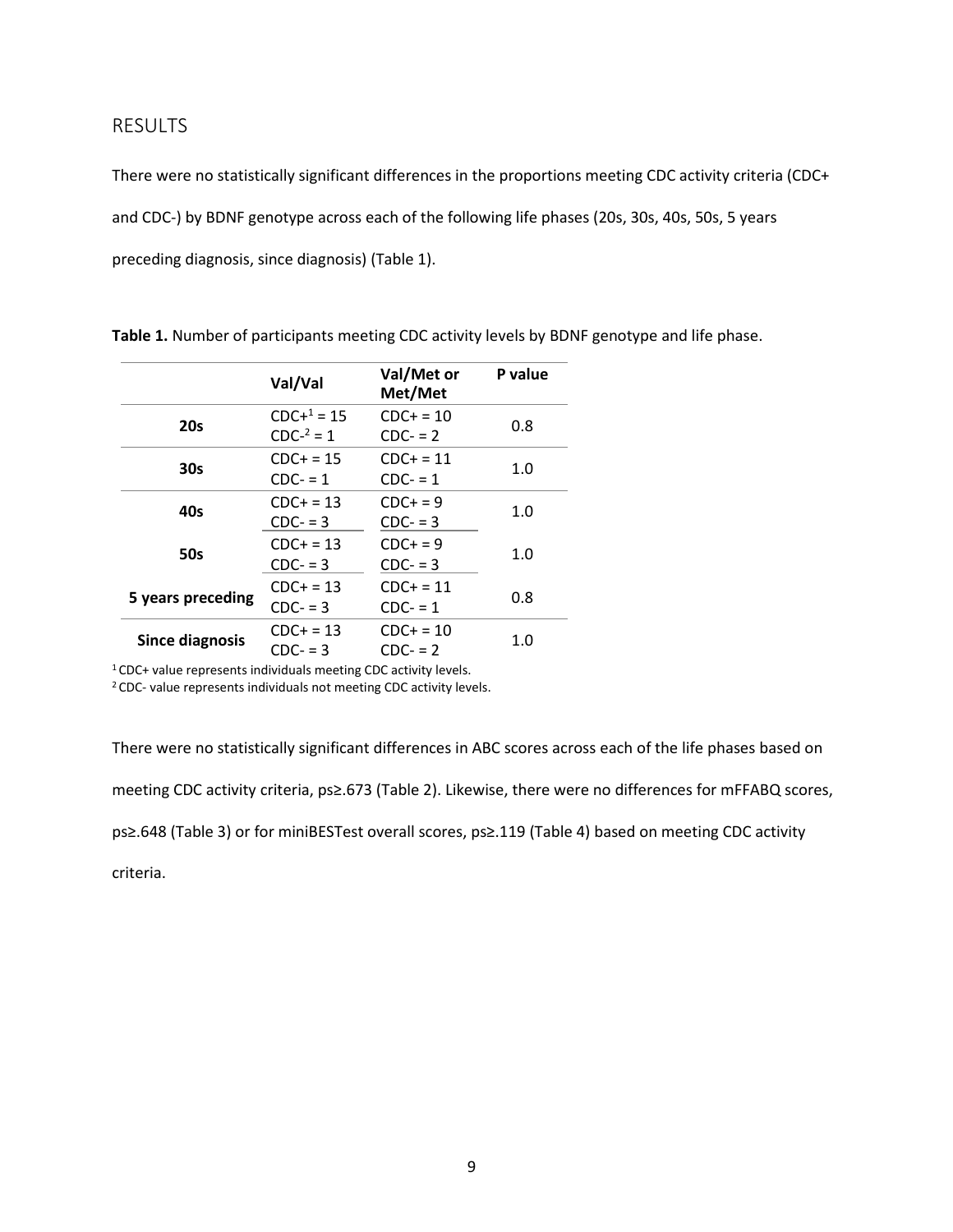|                           | CDC+                    | CDC-                     | P value |
|---------------------------|-------------------------|--------------------------|---------|
| <b>20s</b>                | 67.5<br>$(56.1 - 79.0)$ | 84.7<br>$(51.1 - 118.5)$ | 0.7     |
| 30 <sub>s</sub>           | 68.2<br>$(56.9 - 79.5)$ | 84.6<br>$(42.7 - 126.5)$ | 0.7     |
| 40s                       | 67.8<br>$(55.3 - 80.4)$ | 75.0<br>$(50.1 - 100.0)$ | 0.8     |
| <b>50s</b>                | 67.8<br>$(55.3 - 80.4)$ | 75.0<br>$(50.1 - 100.0)$ | 0.8     |
| 5 years<br>preceding      | 69.3<br>$(57.1 - 81.6)$ | 69.9<br>$(35.6 - 104.2)$ | 0.9     |
| <b>Since</b><br>diagnosis | 72.1<br>(59.9-84.3)     | 56.9<br>$(28.1 - 85.6)$  | 0.7     |

**Table 2.** ABC scores with 95% CI for each life phase by level of activity.

**Table 3.** Modified FFABQ scores with 95% CI for each life phase by level of activity.

|                           | CDC+                   | CDC-                    | P value |
|---------------------------|------------------------|-------------------------|---------|
| <b>20s</b>                | 14.0<br>$(8.8-19.2)$   | 15.5<br>$(0.2 - 30.9)$  | 0.7     |
| 30 <sub>s</sub>           | 14.3<br>$(9.2 - 19.4)$ | 13.2<br>$(-5.8 - 32.1)$ | 0.7     |
| 40s                       | 14.6<br>$(8.9 - 20.2)$ | 12.8<br>$(1.6 - 24.0)$  | 0.6     |
| <b>50s</b>                | 14.6<br>$(8.9 - 20.2)$ | 12.8<br>$(1.6 - 24.0)$  | 0.6     |
| 5 years<br>preceding      | 14.5<br>$(9.0-19.9)$   | 12.5<br>$(-2.8 - 27.8)$ | 0.7     |
| <b>Since</b><br>diagnosis | 13.8<br>$(8.2 - 19.4)$ | 15.9<br>$(2.8 - 29.0)$  | 0.6     |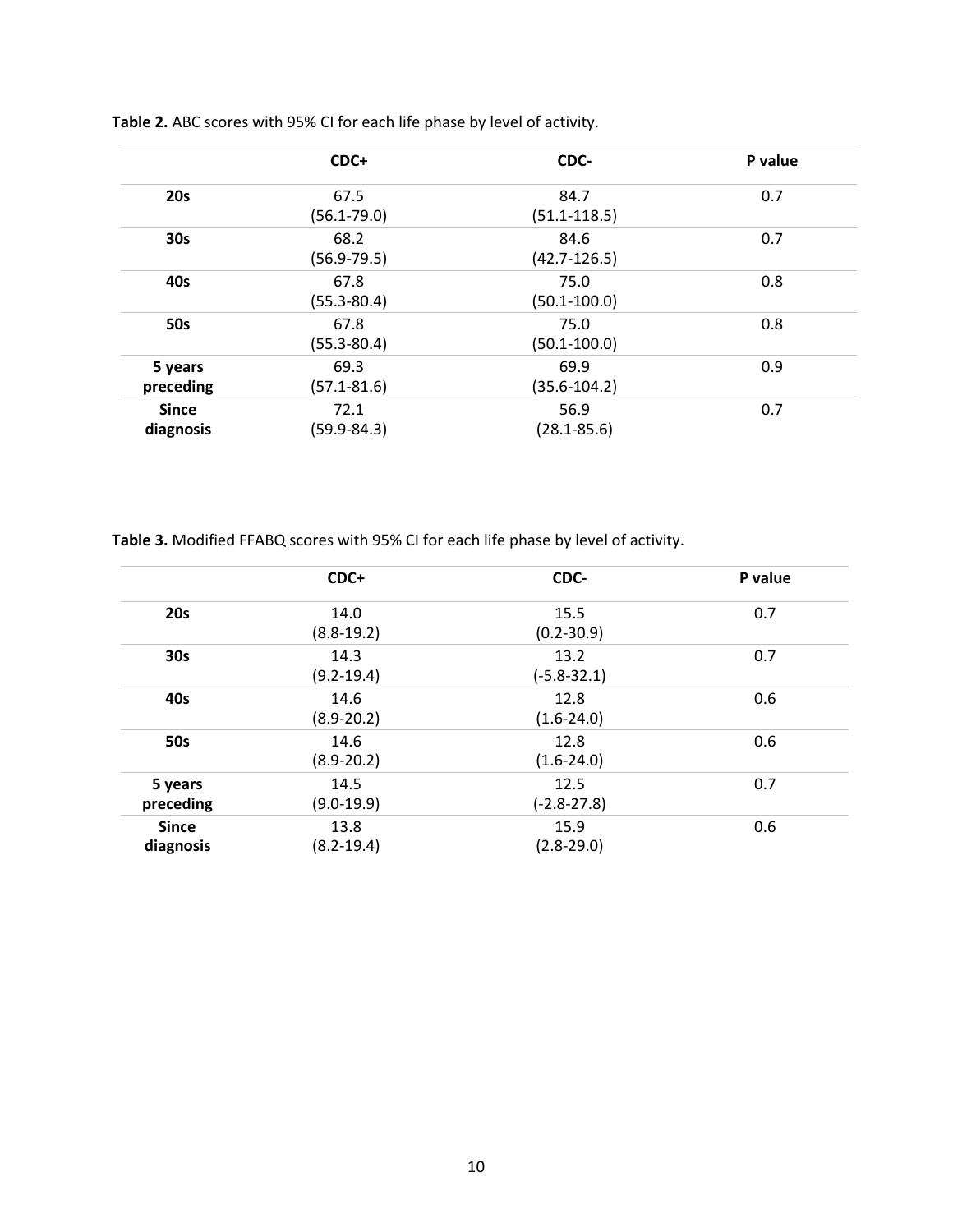|                           | CDC+                    | CDC-                    | P value |
|---------------------------|-------------------------|-------------------------|---------|
| <b>20s</b>                | 21.8<br>$(19.6 - 24.0)$ | 21.4<br>$(15.0 - 27.8)$ | 0.16    |
| 30 <sub>s</sub>           | 21.9<br>$(19.7 - 24.0)$ | 20.3<br>$(12.5 - 28.2)$ | 0.15    |
| 40s                       | 21.8<br>$(19.5 - 24.2)$ | 21.5<br>$(16.9 - 26.2)$ | 0.16    |
| <b>50s</b>                | 21.8<br>$(19.5 - 24.2)$ | 21.5<br>$(16.9 - 26.2)$ | 0.16    |
| 5 years<br>preceding      | 22.2<br>$(19.9 - 24.4)$ | 19.2<br>$(13.0 - 25.5)$ | 0.12    |
| <b>Since</b><br>diagnosis | 22.1<br>$(19.8 - 24.4)$ | 20.1<br>$(14.8 - 25.5)$ | 0.14    |

**Table 4.** MiniBESTest scores with 95% CI for each life phase by level of activity.

There were no statistically significant differences between Val/Val and Met allele carriers on the ABC (p=.458), mFFABQ (p=.692), and minBESTest (p=.469) (Table 5). There were no statistically significant differences in fall history by CDC activity criteria at each life phase, ps≥.185 (Table 6). Likewise, there were no differences in Hoehn and Yahr proportions by CDC activity criteria for each life phase, ps≥.427 (Table 7).

**Table 5.** Descriptive statistics for the comparison of Val/Val and Met allele carriers for the ABC, mFFABQ, and the MiniBESTest.

|                    | Genotype | Mean | <b>Standard Deviation</b> |
|--------------------|----------|------|---------------------------|
| ABC                | Val/Val  | 68.5 | 22.6                      |
|                    | Val/Met  | 70.5 | 32.3                      |
| mFFABQ             | Val/Val  | 13.8 | 9.6                       |
|                    | Val/Met  | 14.7 | 15.5                      |
| <b>MiniBESTest</b> | Val/Val  | 21.6 | 4.5                       |
|                    | Val/Met  | 21.9 | 6.9                       |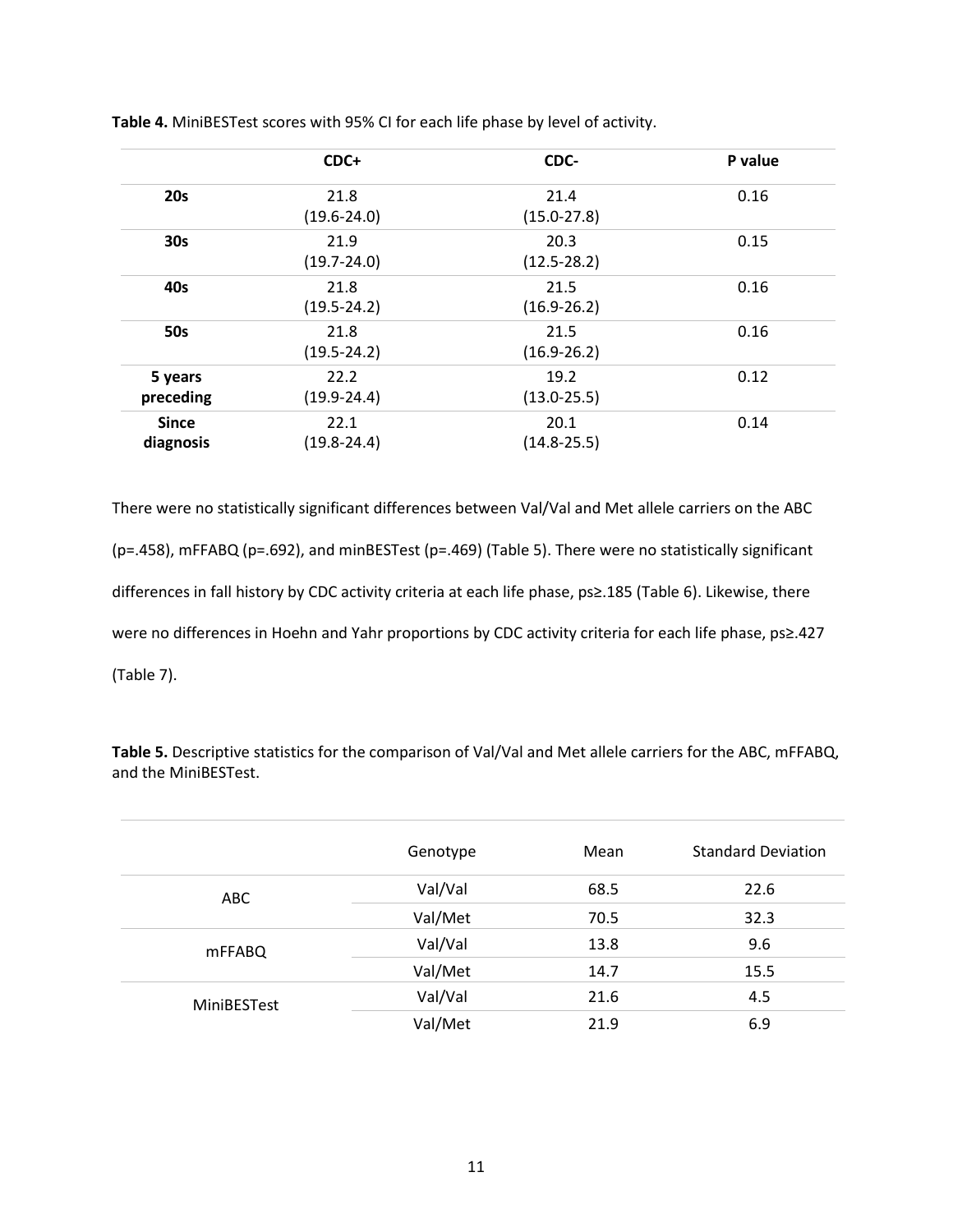|                           | CDC+                           |                                     |                                | CDC-                               | P value     |
|---------------------------|--------------------------------|-------------------------------------|--------------------------------|------------------------------------|-------------|
|                           | Faller vs.<br><b>Nonfaller</b> | Injured vs.<br>Noninjured<br>Faller | Faller vs.<br><b>Nonfaller</b> | Injured vs<br>Noninjured<br>Faller |             |
| 20s                       | 13:12                          | 10:15                               | 2:1                            | 0:3                                | $\geq 0.47$ |
| 30 <sub>s</sub>           | 13:13                          | 10:16                               | 1:1                            | 0:2                                | $\ge 0.74$  |
| 40s                       | 11:11                          | 9:13                                | 3:3                            | 1:5                                | $\geq 0.54$ |
| <b>50s</b>                | 11:11                          | 9:13                                | 3:3                            | 1:5                                | $\geq 0.54$ |
| 5 years<br>preceding      | 12:12                          | 9:15                                | 2:2                            | 1:3                                | $=1.00$     |
| <b>Since</b><br>diagnosis | 11:12                          | 10:13                               | 3:2                            | 0:5                                | $\geq 0.19$ |

**Table 6.** Numbers of participants with a fall history for each life phase by level of CDC activity.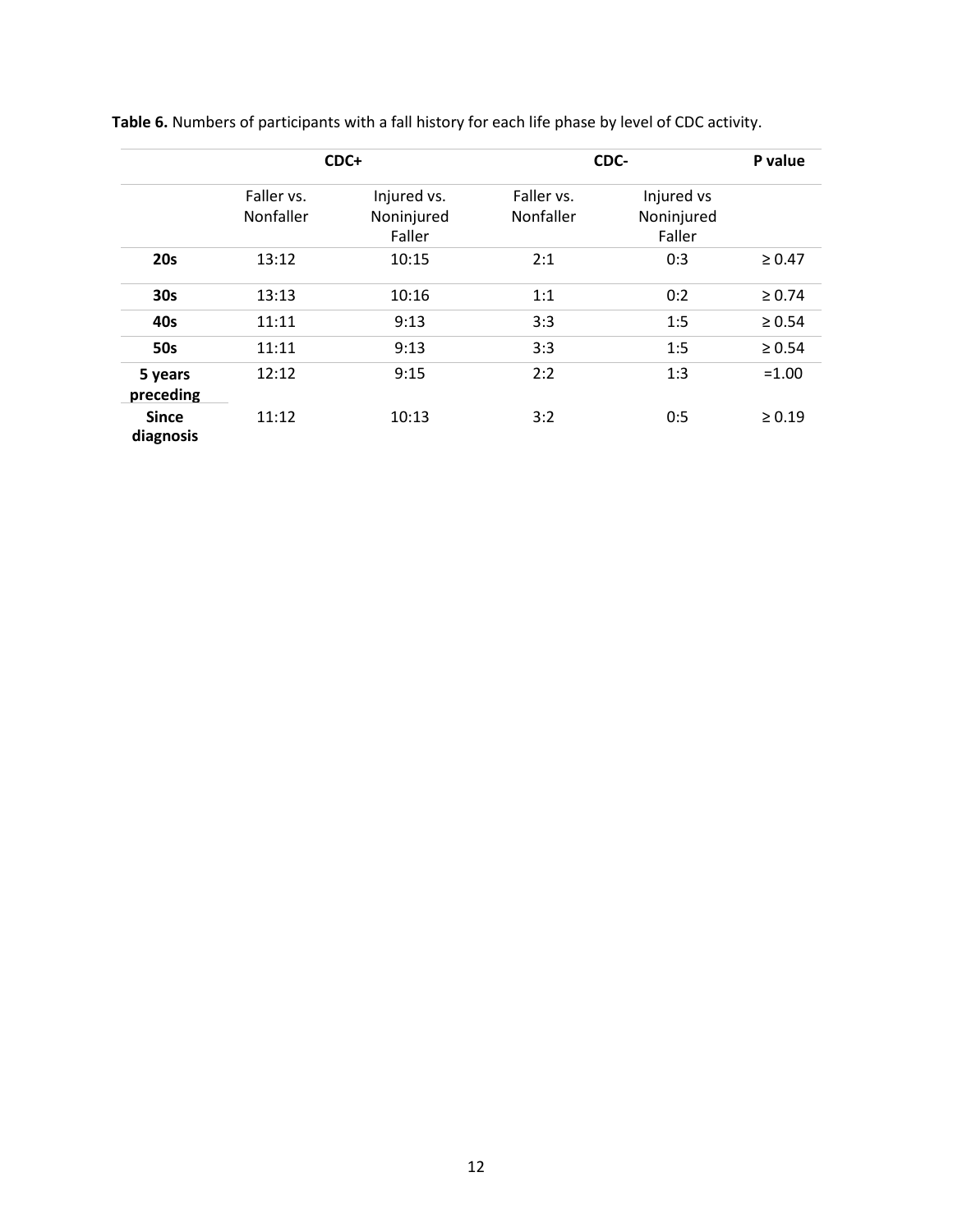|                 | $CDC+$                    | CDC-         | P value |
|-----------------|---------------------------|--------------|---------|
| 20s             |                           |              | 0.9     |
|                 | $\mathsf{3}$              | $\pmb{0}$    |         |
| HY1             | $\mathbf 1$               | $\mathbf 0$  |         |
| HY1.5           | 15                        | $\mathbf 2$  |         |
| HY <sub>2</sub> | $\overline{7}$            | $\mathbf 1$  |         |
| HY3             | $\overline{2}$            | $\pmb{0}$    |         |
| HY4             |                           |              |         |
| 30s             |                           |              | $0.9\,$ |
|                 | 3                         | $\pmb{0}$    |         |
| HY1             | $\mathbf 1$               | $\pmb{0}$    |         |
| HY1.5           | 14                        | $\mathbf 1$  |         |
| HY <sub>2</sub> | $\boldsymbol{6}$          | $\mathbf{1}$ |         |
| HY3             | $\overline{2}$            | $\pmb{0}$    |         |
| HY4             |                           |              |         |
| 40s             |                           |              | $0.8\,$ |
|                 | $\mathbf 2$               | $\mathbf 1$  |         |
| HY1             | $\mathbf 1$               | $\pmb{0}$    |         |
| HY1.5           | 12                        | 3            |         |
| HY <sub>2</sub> | $\boldsymbol{6}$          | $\mathbf{1}$ |         |
| HY3             | $\mathbf 1$               | $\mathbf{1}$ |         |
| HY              |                           |              |         |
| <b>50s</b>      |                           |              | $0.8\,$ |
|                 | $\overline{2}$            | $\mathbf 1$  |         |
| HY1             | $\mathbf{1}$              | $\mathbf 0$  |         |
| HY1.5           | 12                        | 3            |         |
| HY <sub>2</sub> | $\boldsymbol{6}$          | $\mathbf 1$  |         |
| HY3             | $\mathbf 1$               | $\mathbf 1$  |         |
| HY              |                           |              |         |
| 5 years         |                           |              | 0.4     |
| preceding       |                           |              |         |
|                 | $\mathbf 2$               | $\mathbf{1}$ |         |
| HY1             | $\mathbf{1}$              | $\mathbf 0$  |         |
| HY1.5           | 14                        | $\mathbf{1}$ |         |
| HY <sub>2</sub> | $\boldsymbol{6}$          | $\mathbf{1}$ |         |
| HY3             | $\mathbf{1}$              | $\mathbf{1}$ |         |
| HY              |                           |              |         |
| <b>Since</b>    |                           |              | $0.7\,$ |
| diagnosis       |                           |              |         |
|                 | $\ensuremath{\mathsf{3}}$ | ${\bf 0}$    |         |
| HY1             | $\mathbf{1}$              | ${\bf 0}$    |         |
| HY1.5           | ${\bf 11}$                | $\pmb{4}$    |         |
| HY <sub>2</sub> | $\boldsymbol{6}$          | $\mathbf 1$  |         |
| HY3             | $\overline{2}$            | $\pmb{0}$    |         |
| HY4             |                           |              |         |

**Table 7.** Numbers of participants by Hoehn and Yahr stage for each life phase by level of CDC activity.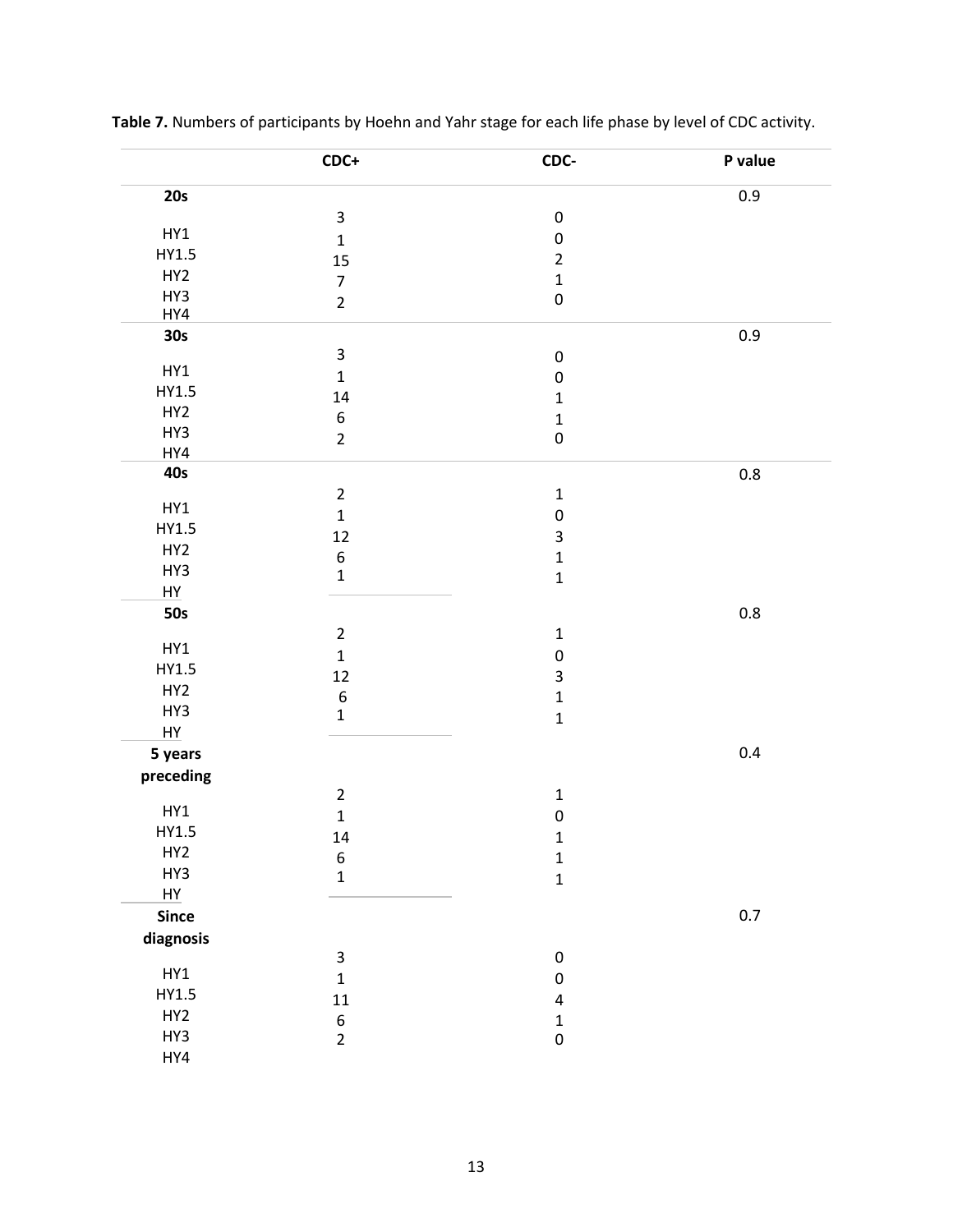There were no statistically significant interactions for the ABC, mFFABQ, or miniBESTest for the 2 (Val/Val and Val/Met or Met/Met) X 2 (CDC+ and CDC-) ANCOVAs (covariates entered: age, years since diagnosis, and DBS status) during the 20s (ps≥.112, Figure 3 for miniBESTest), 30s (ps≥.109, Figure 4 for miniBESTest), 40s (ps≥.316), 50s (ps≥.316), 5 years before (ps≥.318), and since diagnosis (ps≥.243) (Table 8).

**Figure 3.** MiniBESTest scores based on genotype and meeting CDC activity levels during the life phase of 20-30 years of age.



Covariates appearing in the model are evaluated at the following values: Age = 66.43, Years since Dx = 8.89, DBS? = 1.18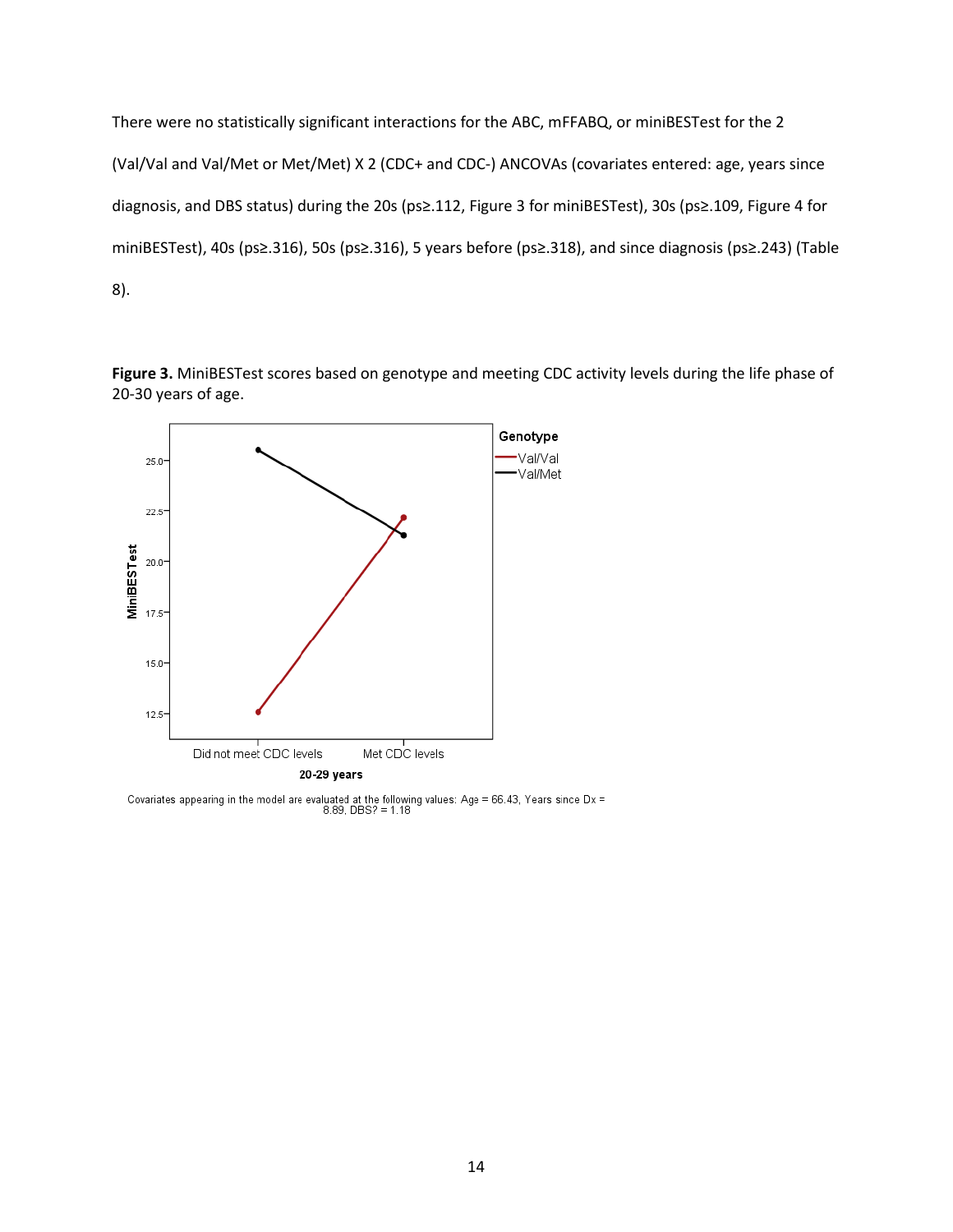**Figure 4.** MiniBESTest scores based on genotype and meeting CDC activity levels during the life phase of 30-39 years of age.



Covariates appearing in the model are evaluated at the following values: Age = 66.43, Years since Dx =  $8.89$ , DBS? = 1.18

**Table 8.** Interaction p values and effect sizes for the ABC, mFFABQ, or MiniBESTest for the 2 (Val/Val and Val/Met or Met/Met) X 2 (CDC+ and CDC- for each life phase) ANCOVA.

|                           |                        | <b>ABC</b>             |                        | <b>mFFABQ</b>          |                        | miniBESTest            |
|---------------------------|------------------------|------------------------|------------------------|------------------------|------------------------|------------------------|
|                           | Interaction<br>p value | Partial eta<br>squared | Interaction<br>p value | Partial eta<br>squared | Interaction<br>p value | Partial eta<br>squared |
| 20s                       | 0.848                  | 0.110                  | 0.721                  | 0.148                  | 0.112                  | 0.363                  |
| 30s                       | 0.891                  | 0.095                  | 0.582                  | 0.186                  | 0.109                  | 0.365                  |
| 40s                       | 0.937                  | 0.076                  | 0.813                  | 0.121                  | 0.316                  | 0.265                  |
| <b>50s</b>                | 0.937                  | 0.076                  | 0.813                  | 0.121                  | 0.316                  | 0.265                  |
| 5 years<br>preceding      | 0.973                  | 0.054                  | 0.801                  | 0.125                  | 0.318                  | 0.264                  |
| <b>Since</b><br>diagnosis | 0.518                  | 0.203                  | 0.393                  | 0.240                  | 0.243                  | 0.293                  |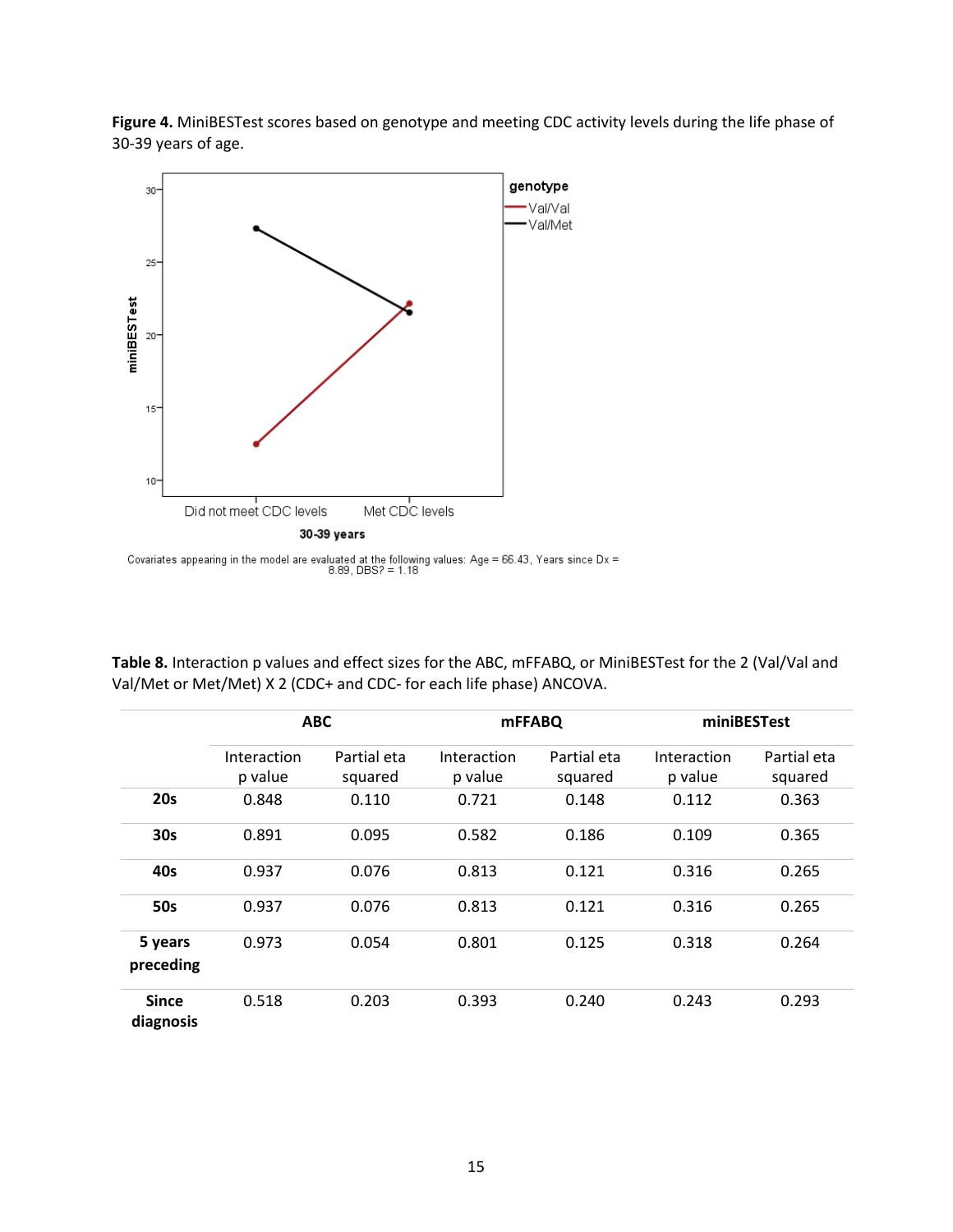Year of diagnosis was not statistically different between the two genotypes, p=.275. Likewise, there were no statistically significant differences for age of onset based on CDC activity levels at 20s (p=.457), 30s (p=.964), 40s (p=.866), 50s (p=.866), 5 years preceding (p=.139), and since diagnosis (p=.082) (Figure 5). There were no statistically significant interactions for disease severity (MDS-UPDRS III), ps≥.272 (Table 9).



**Figure 5.** Age of onset based on meeting CDC activity levels at each life phase.

**Table 9.** Interaction p values and effect sizes for the MDS-UPDRS III for the 2 (Val/Val and Val/Met or Met/Met) X 2 (CDC+ and CDC- for each life phase) ANCOVA.

|                           | <b>ABC</b>          |                     |  |
|---------------------------|---------------------|---------------------|--|
|                           | Interaction p value | Partial eta squared |  |
| 20s                       | 0.370               | 0.247               |  |
| 30 <sub>s</sub>           | 0.453               | 0.222               |  |
| 40s                       | 0.357               | 0.251               |  |
| <b>50s</b>                | 0.357               | 0.251               |  |
| 5 years<br>preceding      | 0.272               | 0.281               |  |
| <b>Since</b><br>diagnosis | 0.325               | 0.262               |  |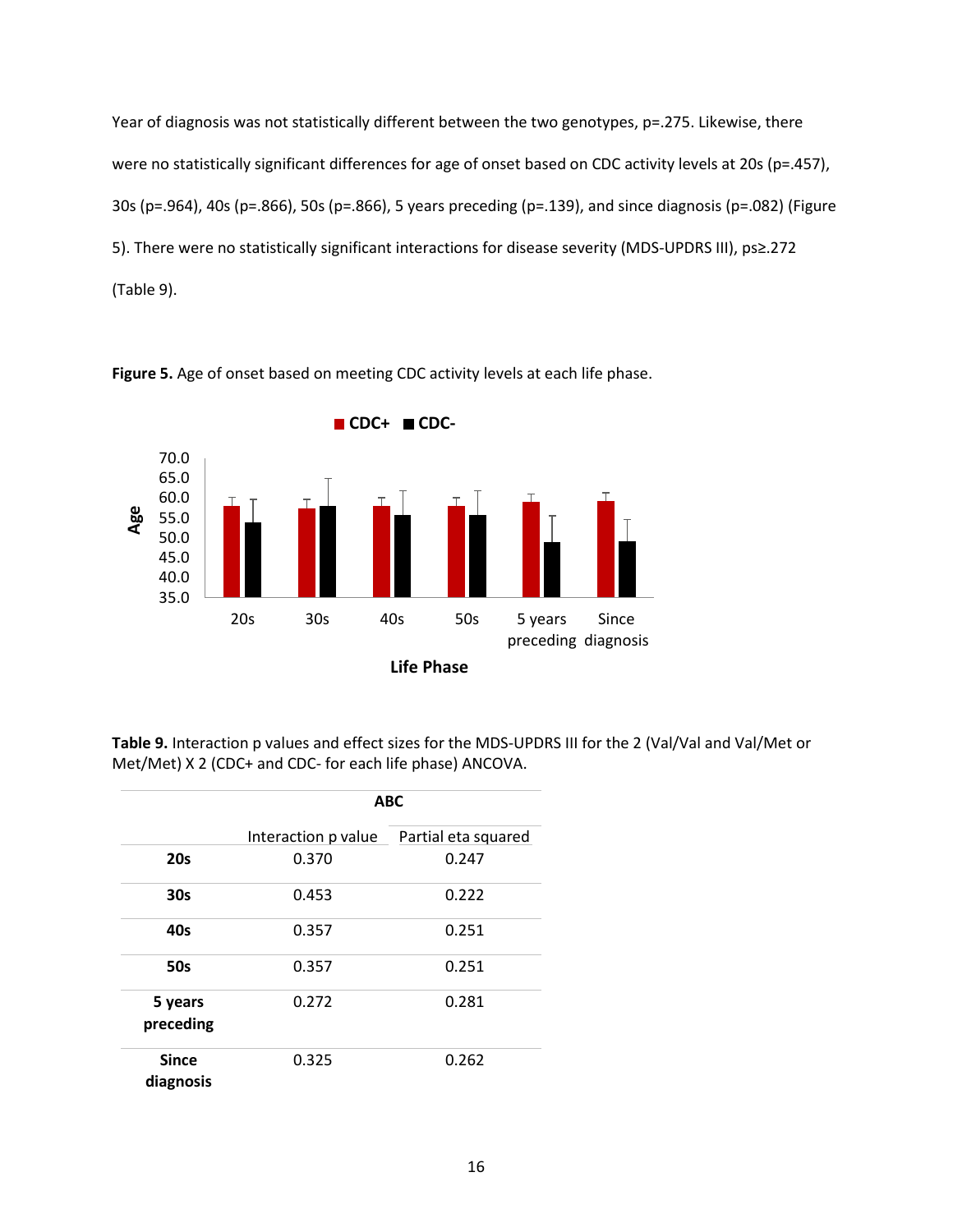#### <span id="page-25-0"></span>DISCUSSION

There were no statistically significant differences in the subject proportions meeting CDC activity criteria by BDNF genotype across each life phase. There were no statistically significant differences in ABC, mFFABQ, or miniBESTest scores for each life phase based on meeting CDC activity criteria. Val/Val allele carriers did not score significantly differently on the ABC, mFFABQ, or miniBESTest than their Met allelecarrying counterparts. Likewise, they did not show significant differences in fall history, Hoehn and Yahr proportions, age of onset, or disease severity. From these results, it cannot be concluded that BDNF genotype interacts with lifetime self-reported physical activity levels to affect the degree of disease severity and age of onset in individuals with PD.

Self-reported levels of physical activity were remarkably high for the sample tested at all age groups with 78% to 89% of the participants reporting having met CDC recommendations for physical activity at all stages of their lives (Table 1). In comparison, only 51% of adults in the United States report meeting CDC guidelines for aerobic exercise.<sup>48</sup> Additionally, adults tend to over-estimate their time engaging in exercise. A study by Tucker et al found that while 62% of a representative sample of Americans selfreported meeting 2008 Physical Activity Guidelines for Americans, only 9.6% of participants actually met the guidelines as measured by accelerometer, a pattern that was consistent at all age groups (20s, 30s, 40s, 50s, 60s, >70).49 Thus, it is possible that participants in this study also overestimated their physical activity levels.

The nature and recruitment strategy used in this study may have encouraged even higher incidences of over-reporting physical activity. Participants were told they were participating in a study about the relationship between physical activity and disease progression. It is possible some unconsciously overestimated their past exercise, believing it to be a possible modifiable risk factor for their current health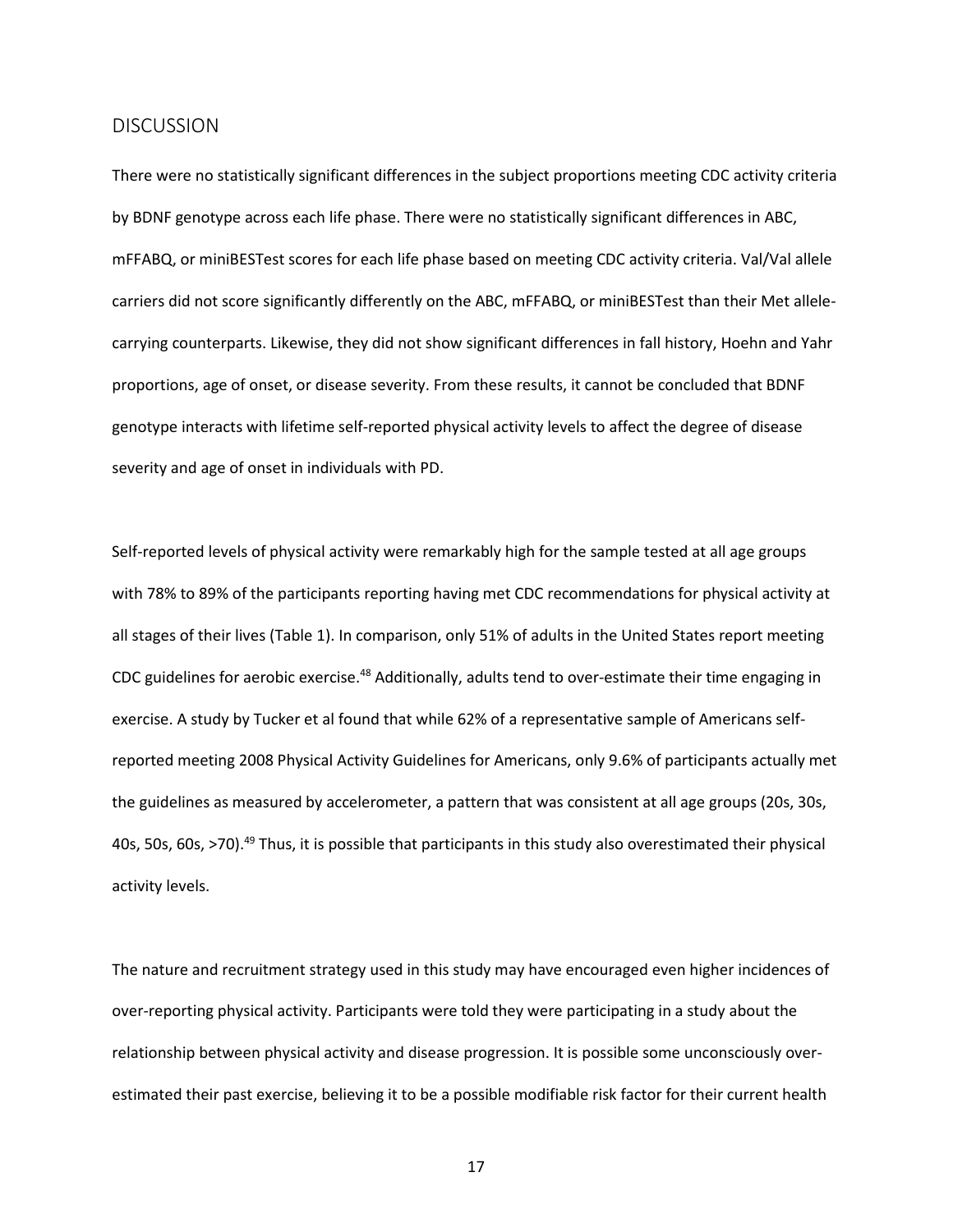status. There may have also been response bias among participants to make themselves appear more active as participants were not told the researchers would be blinded to their responses. Alternatively, those agreeing to volunteer for the study may have been motivated to do so because they had a high level of past and/or current physical activity; thus, they may not be a true representative sample of the PD population. A larger sample size or alternative recruiting strategies to target individuals with PD who are less likely to participate in research studies may mitigate these possible effects.

Despite the high number of participants reporting having met CDC recommended levels of physical activity throughout their lives, descriptive statistics and initial data analysis showed little difference between the Val/Val and Met carriers in the number of participants who reported meeting/not meeting CDC recommended levels of physical activity (p >0.8) (Table 1). Likewise, there was little difference in measures of gait and balance including the ABC, FFABQ, and miniBEST between participants reporting to have met or not met CDC guidelines of physical activity at each stage of life (Tables 2-4). The difference between the mean scores of the three outcome measures (ABC, FFABQ, and miniBEST) was also within the standard of error regardless of the participants' genotypes (Table 5). Additionally, participants who had or had not met CDC recommended levels of physical activity demonstrated no difference in fall history (p > 0.185) (Table 6) or differences in Hoehn and Yahr scores (Table 7). This is consistent with our hypothesis that levels of physical activity or BDNF genotype individually are not sufficient to affect measures of gait and balance or disease severity in individuals with PD although the study is currently underpowered.

Even though the aforementioned results were largely consistent between groups, one note-worthy difference was between the Met carriers and Val/Val participants 5 years prior to diagnosis when looking at the ABC. There was no statistically significant interaction between the ABC, mFFABQ, or the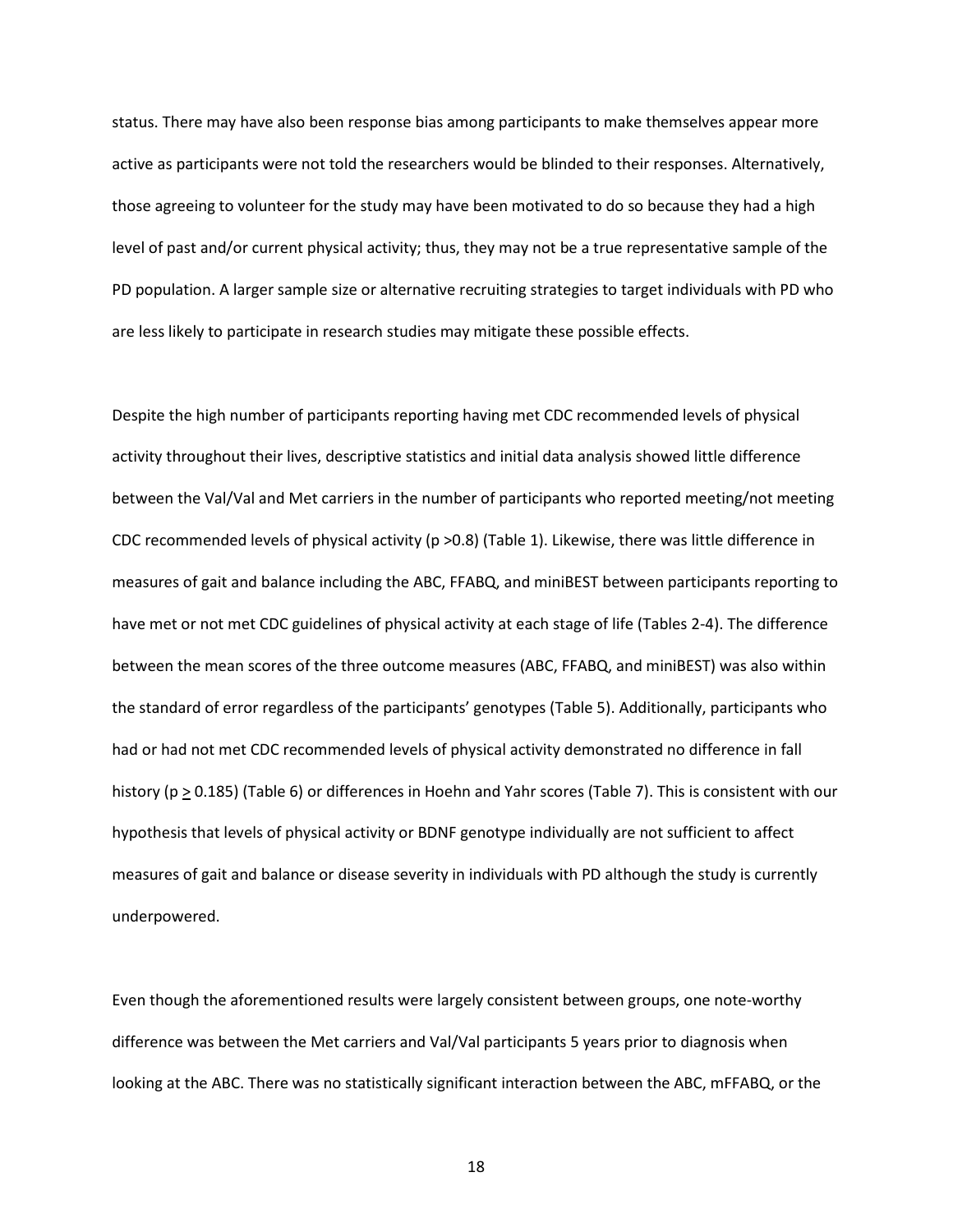miniBEST with regards to participants' age, years since diagnosis, and DBS status (Table 8). However, the combination of BDNF genotype and CDC recommended level of aerobic exercise during the 5 years prior to diagnosis tended to affect ABC scores (ps =0.272) more than other outcome measures, although the interaction is not considered significant at this time (Table 9). If this trend continues with a larger sample, there may be a correlation between physical activity and the prodromal stage of PD depending on BDNF genotype. Future research may benefit from looking at the desire or ability to exercise during this prodromal stage in individuals who are Met allele carriers compared to their homozygous counterparts pending verification of these early patterns in data.

An interesting trend also appeared at the ages of 20-29 years and 30-39 years with the miniBEST (Fig 3- 4). Participants who were Val/Met and reported not meeting CDC activity criteria actually had higher average miniBEST scores than their same genotypic counterparts who reported meeting CDC activity criteria. In contrast, participants with the Val/Val genotype and reported not meeting the CDC levels for activity performed worse on the miniBEST than their same genotypic counterparts who reported meeting CDC recommended physical activity levels. If this trend continues with a larger sample size, this may indicate that individuals with the homozygous Val/Val BDNF genotype may benefit more from aerobic exercise during their 20s to 40s than individuals with the heterozygous Val/Met genotype to improve balance and gait after they are diagnosed with PD. If correct, this could strengthen the argument for BDNF genetic testing and prescribing aerobic exercise for individuals who are Val/Val and at increased risk for being diagnosed with PD in the future.

Age of onset also presented some remarkable trends despite being underpowered. Participants who reported having met CDC recommended levels of activity at each phase of life tended to have a later diagnosis of PD than participants who reported not having met CDC recommended activity levels (Fig. 5). This is consistent with previous studies that demonstrate physical activity may be a modifiable risk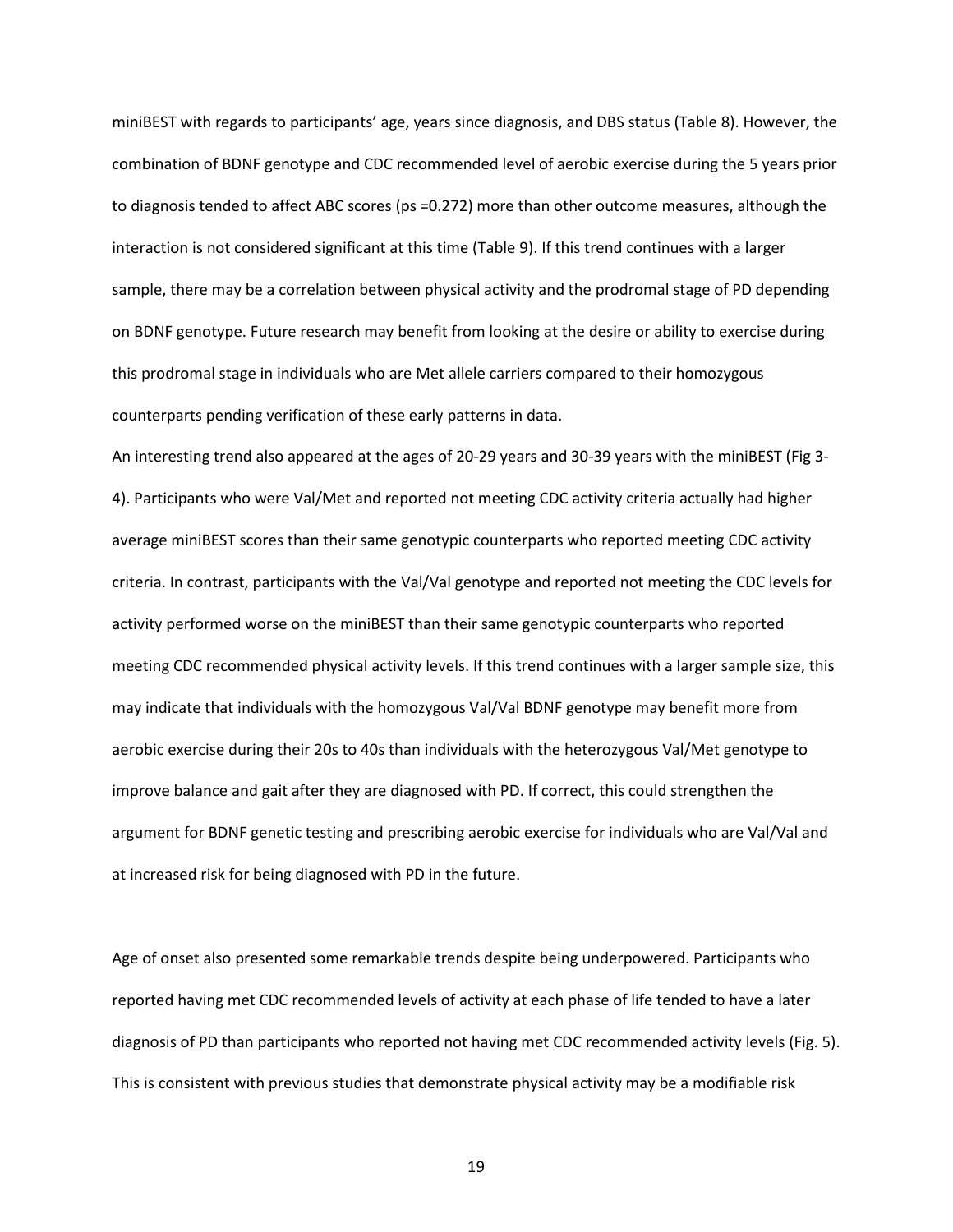factor for the diagnosis of PD. $5-9$  If this trend continues as research progresses, it may demonstrate that exercise not only lowers the chance of being diagnosed with PD, but also delays its onset, which would be a novel finding.

Despite some interesting initial trends in the data, at this early stage in research, we cannot confirm whether or not measures of gait and balance or age of onset of PD are correlated with BDNF genotype and physical activity. This correlation would require a larger sample size due to the high number of factors that have been shown to be correlated with PD, $5,50,51$  and therefore, may have different disease etiologies and progressions which were not captured in this study.

The primary limitation to our study is a small sample size. MiniBESTest scores in relation to lifetime selfreported history of physical activity had the strongest trend toward significance with p < 0.162 (Table 4). Using the effect sizes from Table 8 ranging from 0.262-0.365, the necessary sample size to achieve significance was estimated to be from 32 to 197 participants, which is greater than the number in the current study. Other limitations to our study include the reliability of the novel LPAQ that was used to quantify physical activity over lifespan as previously discussed. The nature of self-reported data is inherently less reliable than objective measures, and faults in recall may increase with participant age or cognitive decline short of dementia. All tests were performed in accordance with published protocols. As previously mentioned, most participants were recruited from other research studies, most of which investigated the effects of exercise, or were informed of the focus of the study prior to participating, leading to possible sample recruitment biases.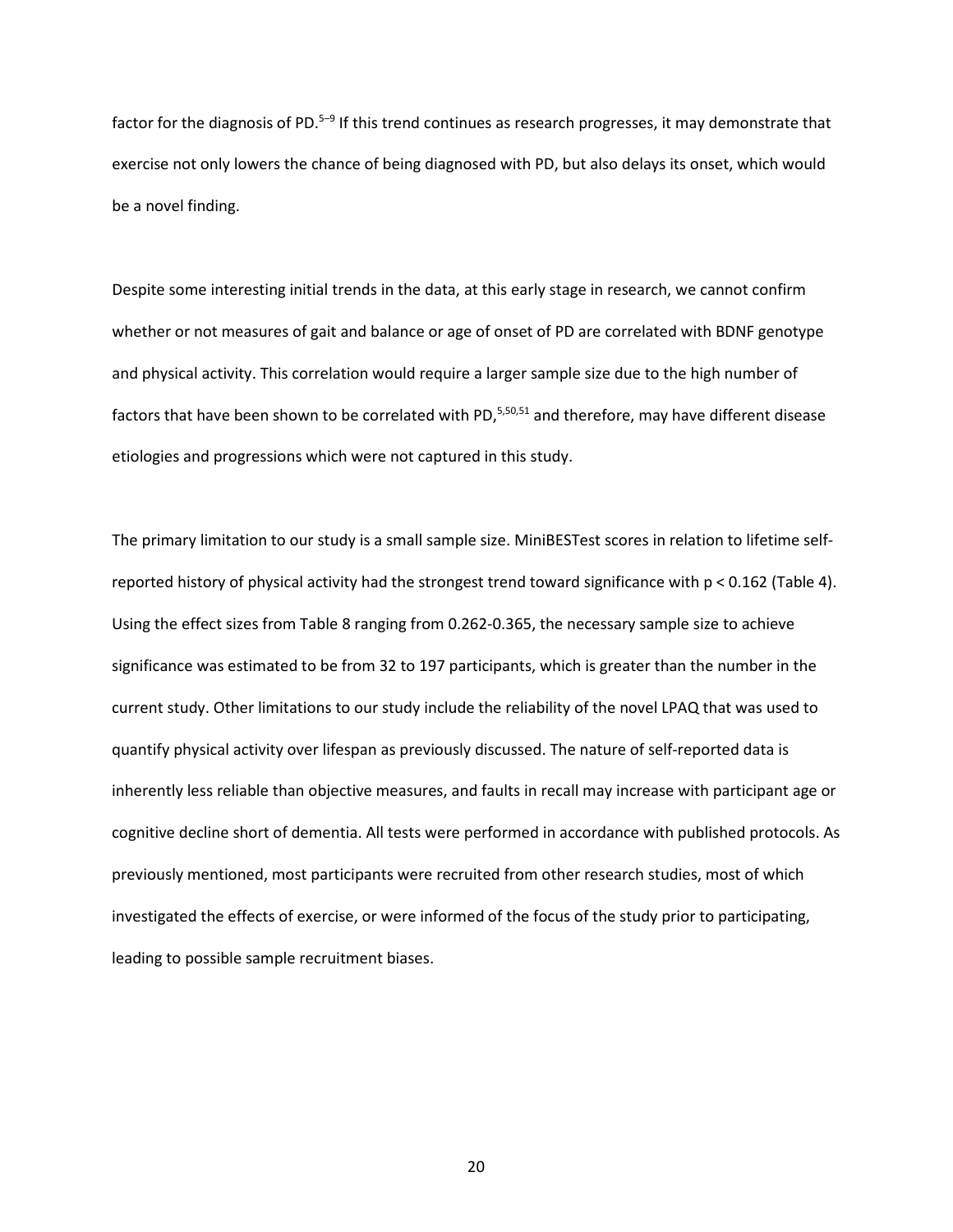#### <span id="page-29-0"></span>CONCLUSION

In conclusion, our results do not indicate a significant relationship between BDNF genotype and lifetime history of physical activity at this time. Likewise, these early results do not support a link between age of onset, disease severity, or postural instability in PD. Participants in our sample with the Val/Val polymorphism and high levels of lifetime physical activity do not present with significantly later onset, lesser severity, or higher postural instability than their heterozygous Val/Met counterparts. These results should be considered preliminary at this time due to being underpowered and will be reevaluated when an adequate sample has been tested. Data collection is currently on-going. The validity and reliability of the LPAQ will also continue to be investigated with a larger sample size to determine the role of lifetime physical activity and its relationship to BDNF genotype and disease progression. Significance on this measure may shed light on the need for more objective physical activity measurements at certain time points in individual's lives either before or after being diagnosed with PD to better understand the influence of genetics on disease trajectory.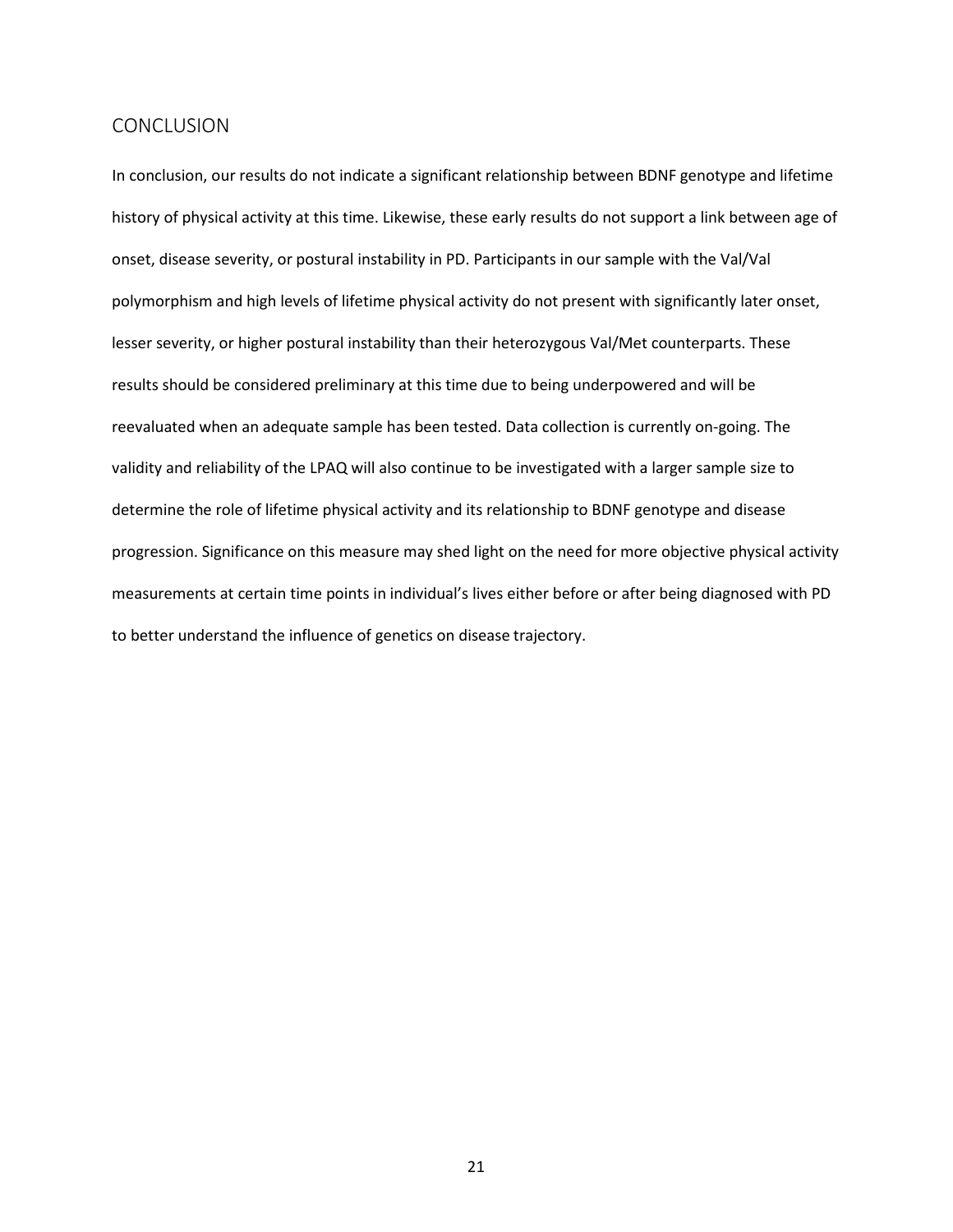## <span id="page-30-0"></span>**REFERENCES**

- 1. Jankovic J. Parkinson's disease: clinical features and diagnosis. *J Neurol Neurosurg Psychiatry*. 2008;79(4):368-376. doi:10.1136/jnnp.2007.131045.
- 2. Pearson-Fuhrhop KM, Minton B, Acevedo D, Shahbaba B, Cramer SC. Genetic variation in the human brain dopamine system influences motor learning and its modulation by L-Dopa. *PLoS One*. 2013;8(4):e61197. doi:10.1371/journal.pone.0061197.
- 3. Baquet ZC. Brain-Derived Neurotrophic Factor Is Required for the Establishment of the Proper Number of Dopaminergic Neurons in the Substantia Nigra Pars Compacta. *J Neurosci*. 2005;25(26):6251-6259. doi:10.1523/JNEUROSCI.4601-04.2005.
- 4. Calabresi P, Picconi B, Parnetti L, Di Filippo M. A convergent model for cognitive dysfunctions in Parkinson's disease: the critical dopamine–acetylcholine synaptic balance. *Lancet Neurol*. 2006;5(11):974-983. doi:10.1016/S1474-4422(06)70600-7.
- 5. Tsai CH, Lo SK, See LC, et al. Environmental risk factors of young onset Parkinson's disease: A case-control study. *Clin Neurol Neurosurg*. 2002;104(4):328-333. doi:10.1016/S0303- 8467(02)00027-6.
- 6. Yang F, Trolle Lagerros Y, Bellocco R, et al. Physical activity and risk of Parkinson's disease in the Swedish National March Cohort. *Brain*. 2014;138(2):269-275. doi:10.1093/brain/awu323.
- 7. Sääksjärvi K, Knekt P, Männistö S, et al. Reduced risk of Parkinson's disease associated with lower body mass index and heavy leisure-time physical activity. *Eur J Epidemiol*. 2014. doi:10.1007/s10654-014-9887-2.
- 8. Chen H, Zhang SM, Schwarzschild M, Hernán M, Ascherio. Physical activity and the risk of Parkinson disease. *Neurology*. 2005;64(4):664-669.doi:10.1212/01.WNL.0000151960.28687.93.
- 9. Xu Q, Park Y, Huang X, et al. Physical activities and future risk of Parkinson disease. *Neurology*. 2010. doi:10.1212/WNL.0b013e3181ea1597.
- 10. Coelho FG de M, Vital TM, Stein AM, et al. Acute aerobic exercise increases brain-derived neurotrophic factor levels in elderly with Alzheimer's disease. *J Alzheimers Dis*. 2014;39(2):401- 408. doi:10.3233/JAD-131073.
- 11. Nascimento CMC, Pereira JR, Pires de Andrade L, et al. Physical exercise improves peripheral BDNF levels and cognitive functions in mild cognitive impairment elderly with different bdnf Val66Met genotypes. *J Alzheimers Dis*. 2015;43(1). doi:10.3233/JAD-140576.
- 12. Hong C-J, Liu H-C, Liu T-Y, Lin C-H, Cheng C-Y, Tsai S-J. Brain-derived neurotrophic factor (BDNF) Val66Met polymorphisms in Parkinson's disease and age of onset. *Neurosci Lett*. 2003;353. doi:10.1016/j.neulet.2003.09.009.
- 13. Ahlskog JE. Does vigorous exercise have a neuroprotective effect in Parkinson disease? *Neurology*. 2011;77(3):288-294. doi:10.1212/WNL.0b013e318225ab66.
- 14. Guerini FR, Beghi E, Riboldazzi G, et al. BDNF Val66Met polymorphism is associated with cognitive impairment in Italian patients with Parkinson's disease. *Eur J Neurol*. 2009;16(11). doi:10.1111/j.1468-1331.2009.02706.x.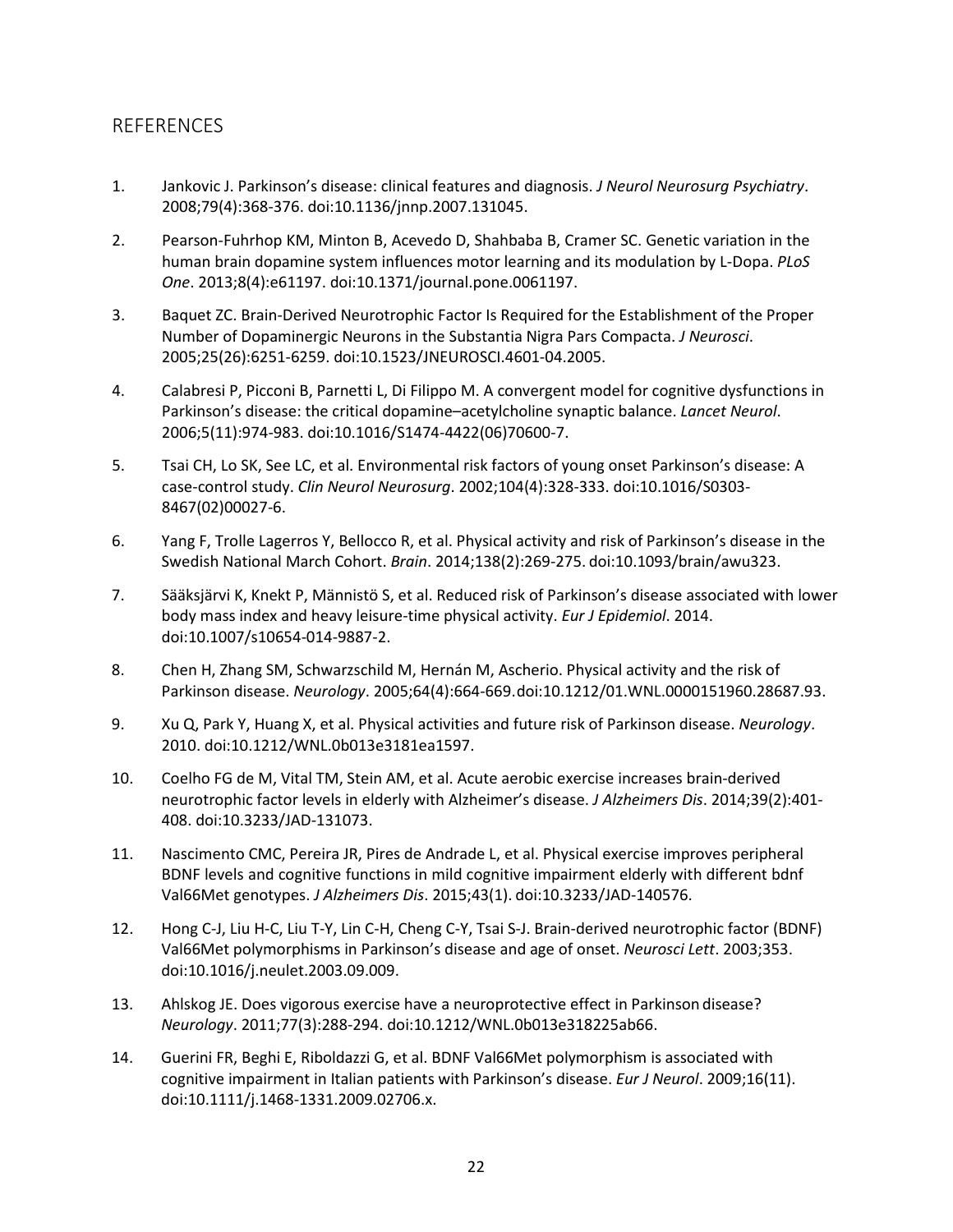- 15. Mang CS, Campbell KL, Ross CJD, Boyd L a. Promoting Neuroplasticity for Motor Rehabilitation After Stroke: Considering the Effects of Aerobic Exercise and Genetic Variation on Brain-Derived Neurotrophic Factor. *Phys Ther*. 2013;93(12):1707-1716. doi:10.2522/ptj.20130053.
- 16. Skriver K, Roig M, Lundbye-Jensen J, et al. Acute exercise improves motor memory: exploring potential biomarkers. *Neurobiol LearnMem*. 2014;116:46-58. doi:10.1016/j.nlm.2014.08.004.
- 17. Nanda B, Balde J, Manjunatha S. The Acute Effects of a Single Bout of Moderate-intensity Aerobic Exercise on Cognitive Functions in Healthy Adult Males. *J Clin Diagn Res*. 2013;7(9):1883-1885. doi:10.7860/JCDR/2013/5855.3341.
- 18. Vaynman S, Ying Z, Gomez-Pinilla F. Hippocampal BDNF mediates the efficacy of exercise on synaptic plasticity and cognition. *Eur J Neurosci*. 2004;20(10):2580-2590. doi:10.1111/j.1460- 9568.2004.03720.x.
- 19. Smith AE, Goldsworthy MR, Garside T, Wood FM, Ridding MC. The influence of a single bout of aerobic exercise on short-interval intracortical excitability. *Exp Brain Res*. 2014;232(6):1875-1882. doi:10.1007/s00221-014-3879-z.
- 20. Helm EE, Tyrell CM, Pohlig RT, Brady LD, Reisman DS. The presence of a single-nucleotide polymorphism in the BDNF gene affects the rate of locomotor adaptation after stroke. *Exp Brain Res*. 2016;234(2):341-351. doi:10.1007/s00221-015-4465-8.
- 21. Di Lazzaro V, Pellegrino G, Di Pino G, et al. Val66Met BDNF gene polymorphism influences human motor cortex plasticity in acute stroke. *Brain Stimul*. 8(1):92-96.doi:10.1016/j.brs.2014.08.006.
- 22. Qin L, Kim E, Ratan R, Lee FS, Cho S. Genetic variant of BDNF (Val66Met) polymorphism attenuates stroke-induced angiogenic responses by enhancing anti-angiogenic mediator CD36 expression. *J Neurosci*. 2011;31(2):775-783. doi:10.1523/JNEUROSCI.4547-10.2011.
- 23. Mang CS, Campbell KL, Ross CJD, Boyd L a. Perspective Promoting Neuroplasticity for Motor Rehabilitation After Stroke : Considering the Effects of Aerobic Brain-Derived Neurotrophic Factor. *Phys Ther*. 2013;93:1707-1716. doi:10.2522/ptj.20130053.
- 24. Honea RA, Cruchaga C, Perea RD, et al. Characterizing the Role of Brain Derived Neurotrophic Factor Genetic Variation in Alzheimer's Disease Neurodegeneration. Ginsberg SD, ed. *PLoS One*. 2013;8(9):e76001. doi:10.1371/journal.pone.0076001.
- 25. Altmann V, Schumacher-Schuh AF, Rieck M, Callegari-Jacques SM, Rieder CRM, Hutz MH. Val66Met BDNF polymorphism is associated with Parkinson's disease cognitive impairment. *Neurosci Lett*. 2016. doi:10.1016/j.neulet.2016.01.030.
- 26. Bialecka M, Kurzawski M, Roszmann A, et al. BDNF G196A (Val66Met) polymorphism associated with cognitive impairment in Parkinson's disease. *Neurosci Lett*. 2014;561. doi:10.1016/j.neulet.2013.12.051.
- 27. Honea RA, Cruchaga C, Perea RD, et al. Characterizing the Role of Brain Derived Neurotrophic Factor Genetic Variation in Alzheimer's Disease Neurodegeneration , For the Alzheimer's Disease Neuroimaging Initiative (ADNI). doi:10.1371/journal.pone.0076001.
- 28. Chasan-Taber L. Reproducibility of a Self-administered Lifetime Physical Activity Questionnaire among Female College Alumnae. *Am J Epidemiol*. 2002;155(3):282-291. doi:10.1093/aje/155.3.282.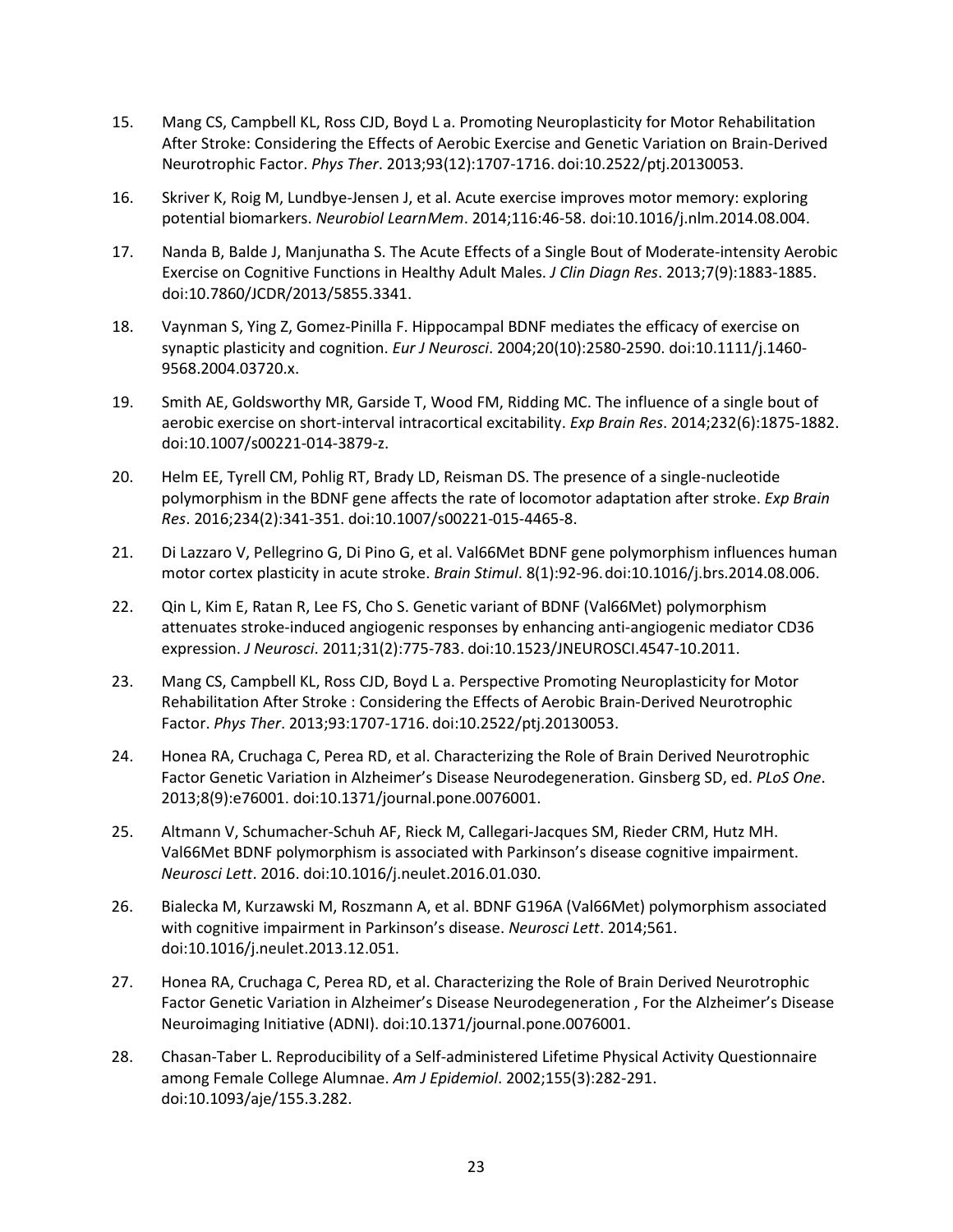- 29. Friedenreich CM, Courneya KS, Bryant HE. The lifetime total physical activity questionnaire: development and reliability. *Med Sci Sports Exerc*. 1998;30(2):266-274.
- 30. De Vera MA, Ratzlaff C, Doerfling P, Kopec J. Reliability and validity of an internet-based questionnaire measuring lifetime physical activity. *Am J Epidemiol*. 2010;172(10):1190-1198. doi:10.1093/aje/kwq273.
- 31. Landers MR, Durand C, Powell DS, Dibble LE, Young DL. Development of a scale to assess avoidance behavior due to a fear of falling: the Fear of Falling Avoidance Behavior Questionnaire. *Phys Ther*. 2011;91(8):1253-1265. doi:10.2522/ptj.20100304.
- 32. Powell LE, Myers AM. The Activities-specific Balance Confidence (ABC) Scale. *J Gerontol A Biol Sci Med Sci*. 1995;50A(1):M28-34. doi:10.1007/SpringerReference\_6342.
- 33. Franchignoni F, Horak F, Godi M, Nardone A, Giordano A. Using psychometric techniques to improve the balance evaluation systems test: The mini-bestest. *J Rehabil Med*. 2010;42(4):323- 331. doi:10.2340/16501977-0537.
- 34. Steffen T, Seney M. Test-Retest Reliability and Minimal Detectable Change on Balance and Ambulation Tests, the 36-Item Short-Form Health Survey, and the Unified Parkinson Disease Rating Scale in People With Parkinsonism. *Phys Ther*. 2008;88(6):733-746. doi:10.2522/ptj.20070214.
- 35. Dal Bello-Haas V, Klassen L, Sheppard MS, Metcalfe A. Psychometric Properties of Activity, Self-Efficacy, and Quality-of-Life Measures in Individuals with Parkinson Disease. *Physiother Canada*. 2011;63(1):47-57. doi:10.3138/ptc.2009-08.
- 36. Leddy AL, Crowner BE, Earhart GM. Utility of the Mini-BESTest, BESTest, and BESTest Sections for Balance Assessments in Individuals With Parkinson Disease. *J Neurol Phys Ther*. 2011;35(2):90-97. doi:10.1097/NPT.0b013e31821a620c.
- 37. McNeely ME, Duncan RP, Earhart GM. Medication improves balance and complex gait performance in Parkinson disease. *Gait Posture*. 2012;36(1):144-148. doi:10.1016/j.gaitpost.2012.02.009.
- 38. King LA, Priest KC, Salarian A, Pierce D, Horak FB. Comparing the Mini-BESTest with the Berg Balance Scale to Evaluate Balance Disorders in Parkinson's Disease. *Parkinsons Dis*. 2012;2012:1- 7. doi:10.1155/2012/375419.
- 39. Bergström M, Lenholm E, Franzén E. Translation and validation of the Swedish version of the mini-BESTest in subjects with Parkinson's disease or stroke: A pilot study. *Physiother Theory Pract*. 2012;28(7):509-514. doi:10.3109/09593985.2011.653707.
- 40. Goetz CG, Tilley BC, Shaftman SR, et al. Movement Disorder Society-Sponsored Revision of the Unified Parkinson's Disease Rating Scale (MDS-UPDRS): Scale presentation and clinimetric testing results. *Mov Disord*. 2008;23(15):2129-2170. doi:10.1002/mds.22340.
- 41. Goetz CG, Poewe W, Rascol O, et al. Movement Disorder Society Task Force report on the Hoehn and Yahr staging scale: Status and recommendations. *Mov Disord*. 2004;19(9):1020-1028. doi:10.1002/mds.20213.
- 42. Martinez-Martin P, Gil-Nagel A, Gracia LM, et al. Unified Parkinson's disease rating scale characteristics and structure. *Mov Disord*. 1994;9(1):76-83.doi:10.1002/mds.870090112.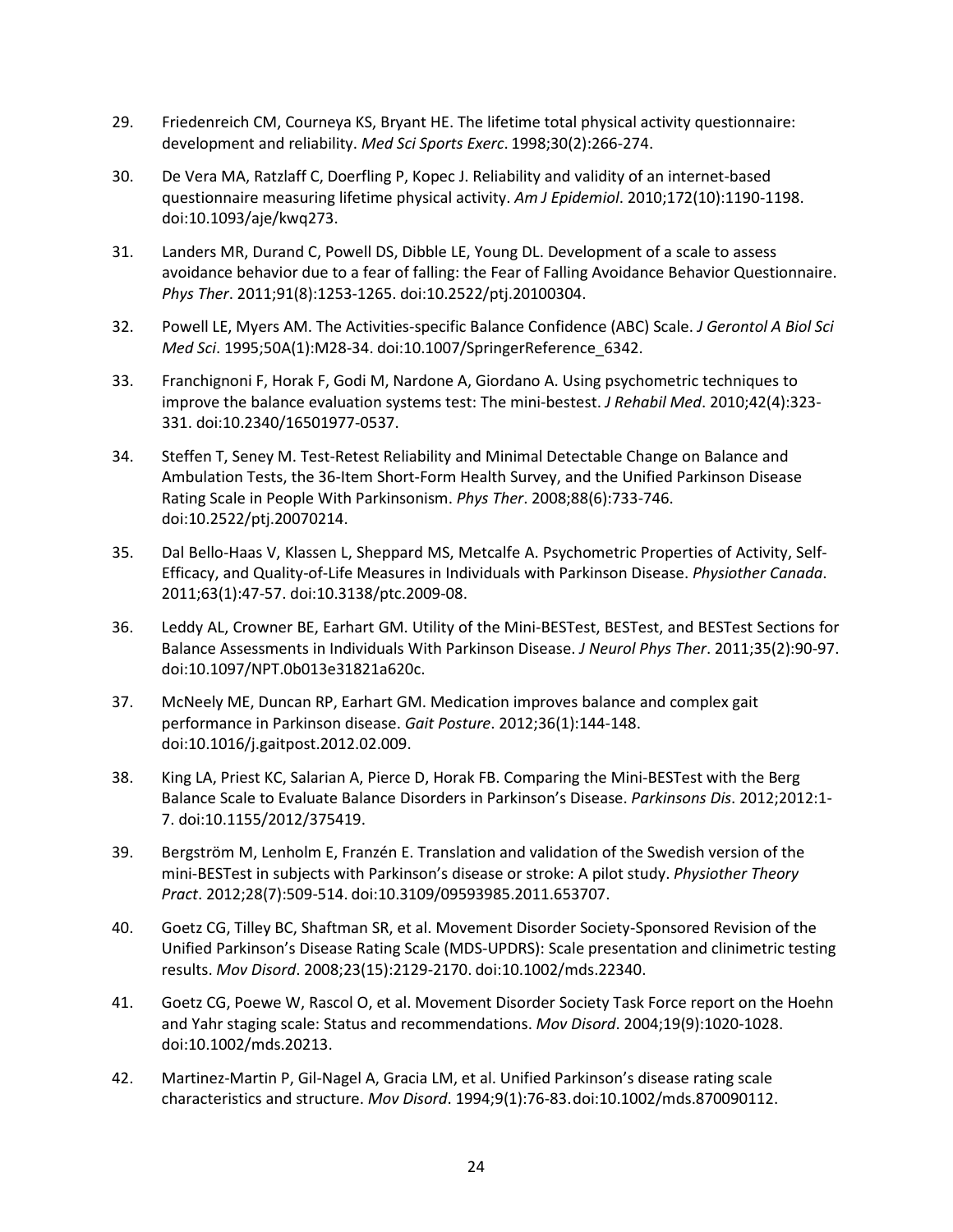- 43. Richards M, Marder K, Cote L, Mayeux R. Interrater reliability of the Unified Parkinson's Disease Rating Scale motor examination. *Mov Disord*. 1994;9(1):89-91.doi:10.1002/mds.870090114.
- 44. Siderowf A, McDermott M, Kieburtz K, Blindauer K, Plumb S, Shoulson I. Test-retest reliability of the unified Parkinson's disease rating scale in patients with early Parkinson's disease: Results from a multicenter clinical trial. *Mov Disord*. 2002;17(4):758-763.doi:10.1002/mds.10011.
- 45. Ziad S. Nasreddine NAP, Be´dirian V, Simon Charbonneau VW, Isabelle Collin, Jeffrey L. Cummings HC. The Montreal Cognitive Assessment, MoCA: A brief screening tool for mild cognitive impairment. *Am Get*. 2005;53(4):695-699. doi:10.1111/j.1532-5415.2005.53221.x.
- 46. Hoops S, Nazem S, Siderowf AD, et al. Validity of the MoCA and MMSE in the detection of MCI and dementia in Parkinson disease. *Neurology*. 2009;73(21):1738-1745. doi:10.1212/WNL.0b013e3181c34b47.
- 47. Tu Q-Y, Jin H, Ding B-R, et al. Reliability, validity, and optimal cutoff score of the montreal cognitive assessment (changsha version) in ischemic cerebrovascular disease patients of hunan province, china. *Dement Geriatr Cogn Dis Extra*. 2013;3(1):25-36.doi:10.1159/000346845.
- 48. Katzmarzyk PT, Lee I-M, Martin CK, Blair SN. Epidemiology of Physical Activity and Exercise Training in the United States. *Prog Cardiovasc Dis*. 2017.doi:10.1016/j.pcad.2017.01.004.
- 49. Tucker JM, Welk GJ, Beyler NK. Physical Activity in U.S. Adults. *Am J Prev Med*. 2011;40(4):454- 461. doi:10.1016/j.amepre.2010.12.016.
- 50. Priyadarshi A, Khuder SA, Schaub EA, Priyadarshi SS. Environmental Risk Factors and Parkinson's Disease: A Metaanalysis. *Environ Res*. 2001;86(2):122-127. doi:10.1006/enrs.2001.4264.
- 51. Pringsheim T, Jette N, Frolkis A, Steeves TDL. The prevalence of Parkinson's disease: A systematic review and meta-analysis. *Mov Disord*. 2014;29(13):1583-1590. doi:10.1002/mds.25945.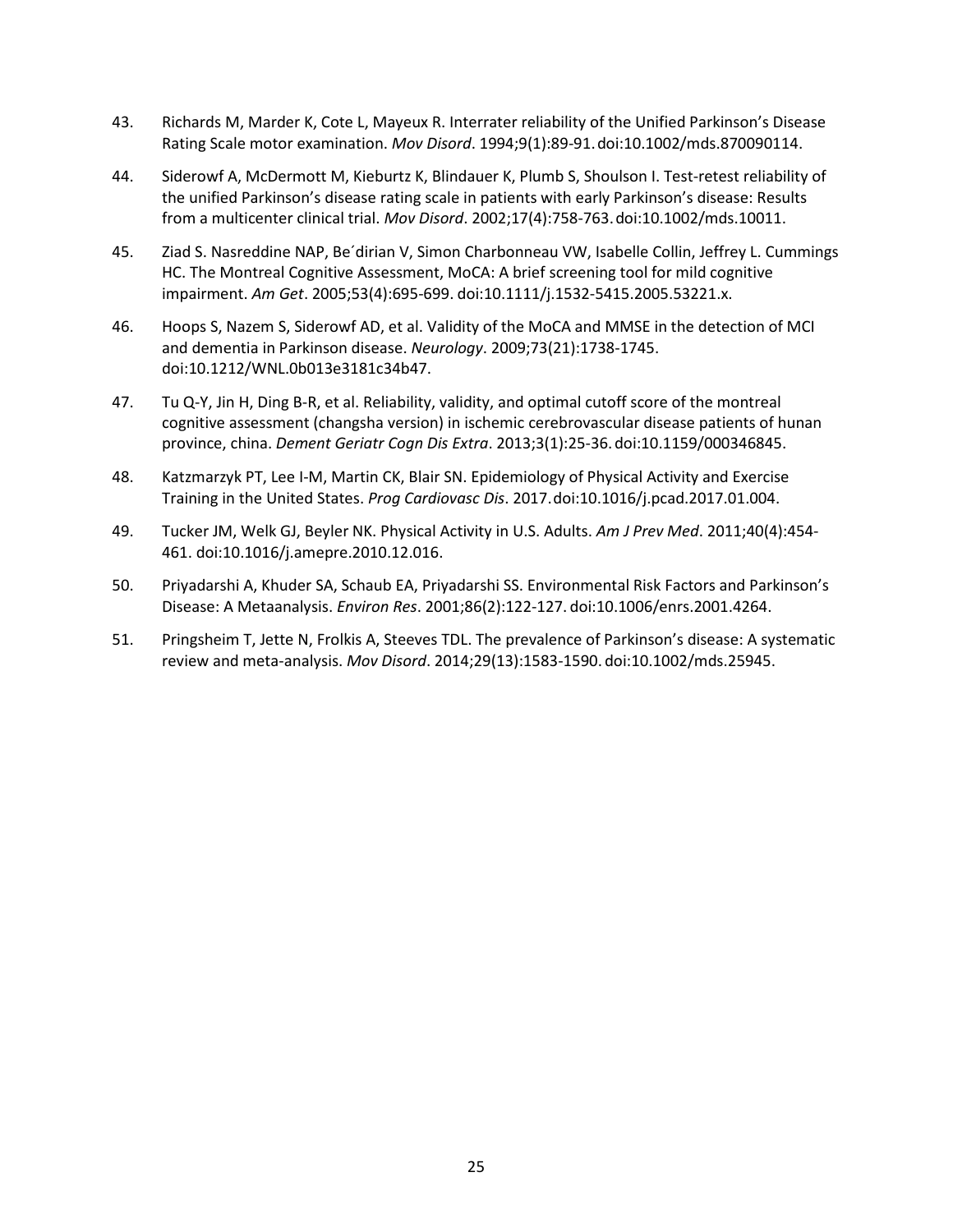## <span id="page-34-0"></span>CURRICULUM VITAE

## Jessica B. Zorn

(701) 720-1074 E-mail address: jbzorn@gmail.com

Education

Colorado State University B.S., Biological Sciences, May 2007

University of Nevada, Las Vegas D.P.T., Physical Therapy, May 2018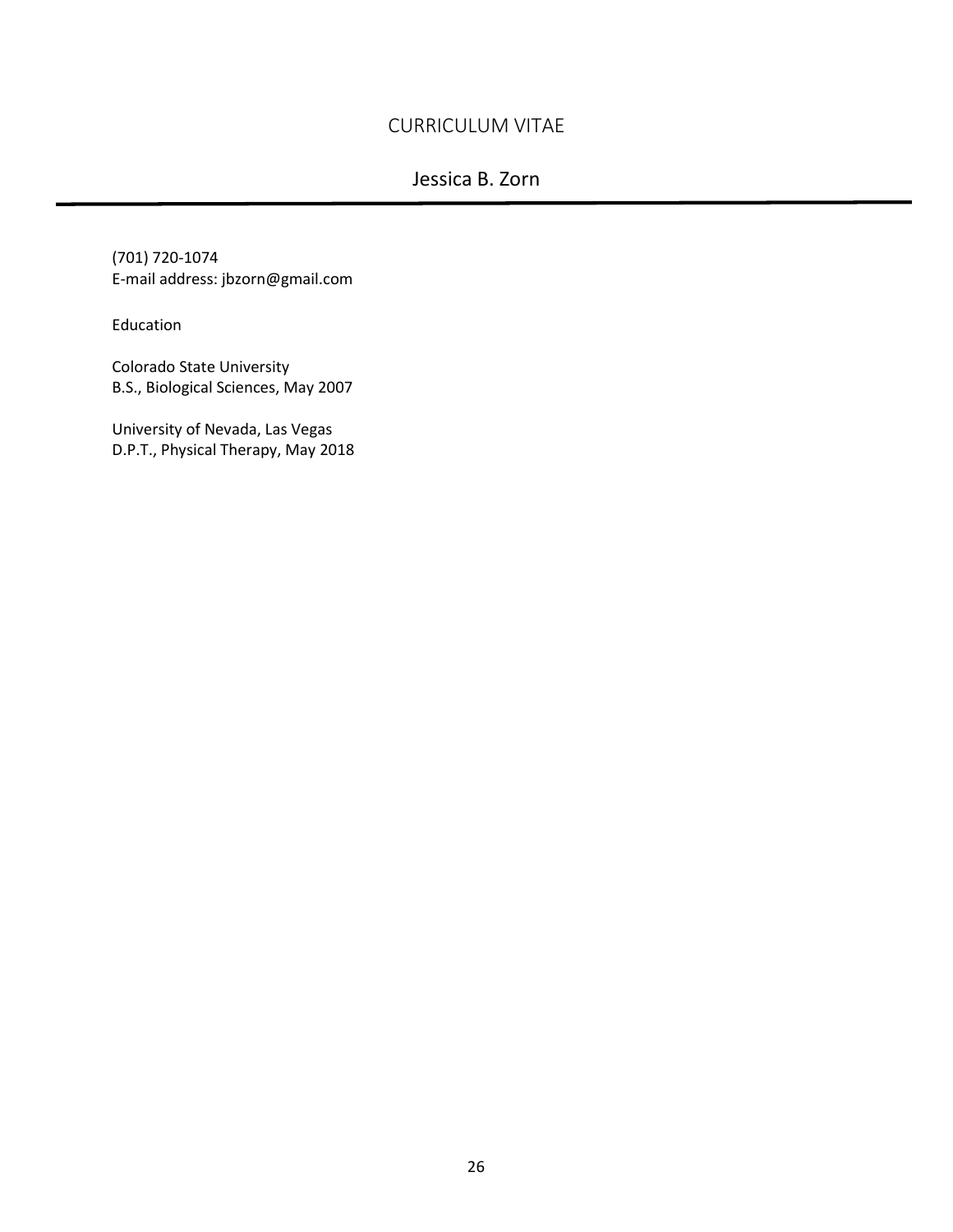602-689-6519 E-mail address: kylenj527@gmail.com

Education

Arizona State University B.S., Biological Sciences, May 2015

University of Nevada, Las Vegas D.P.T., Physical Therapy, May 2018